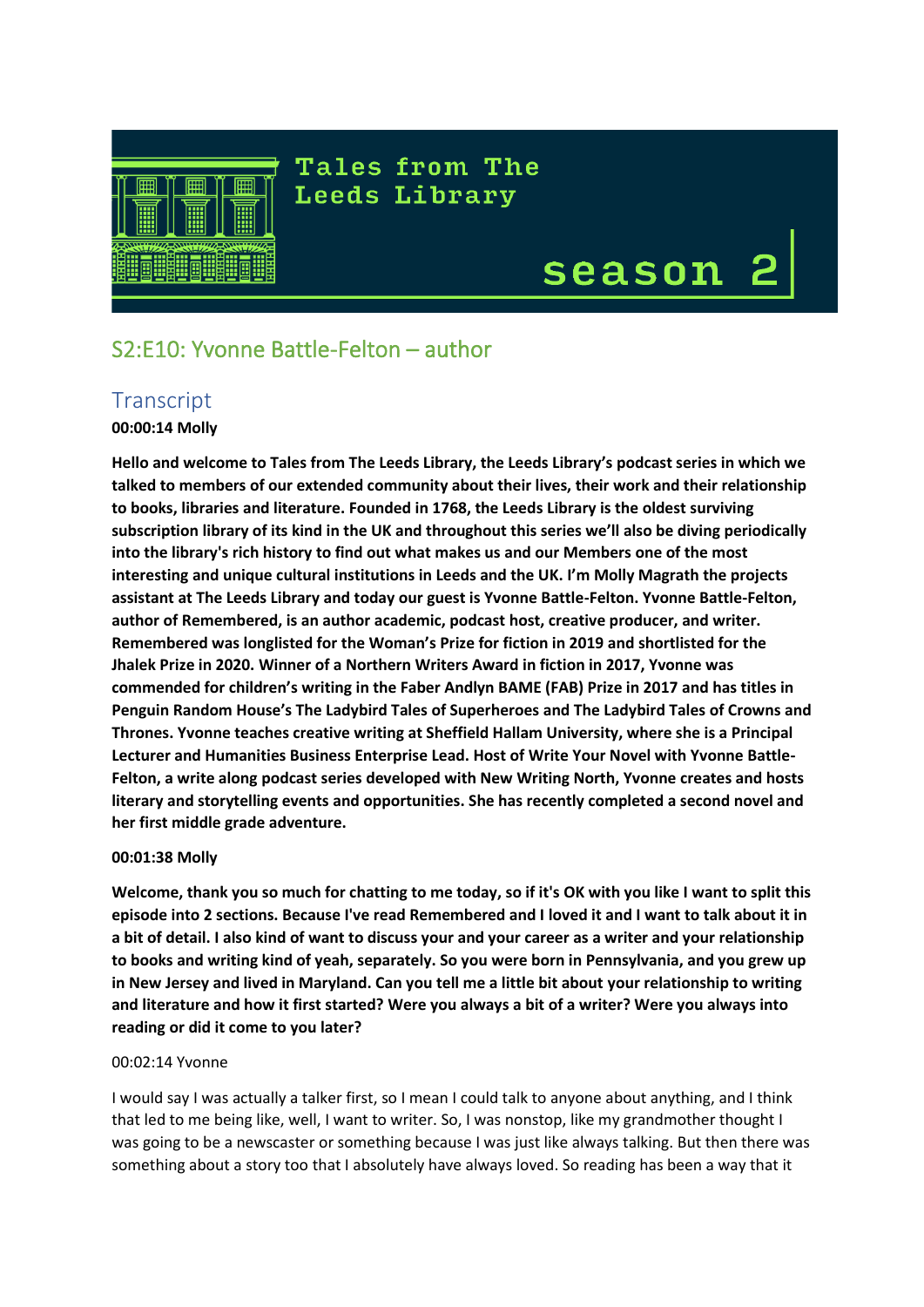kind of transforms the world around you. It takes you to different places, I was always the main character in everything I read so I got to have like all these really interesting adventures. And then I got to talk to people about them. And I always I loved it. It was magical. My combination of wanting to talk and then the falling in love with books and you know seeing myself in these books. I felt like it was a combination that was all. It was inevitable. I was always wanting to be a writer and always going to be a writer, even if I was writing for myself because I could entertain myself in that way. So I think my love for books it came really, I can't say there was a defining moment. I just feel like they were always in my life and I've always loved them and always felt like they loved me back.

# **00:03:27 Molly**

# **Umm, it's interesting that it's that idea of, the story is what you love and then writing is just the craft. The way to get to the story.**

#### 00:03:39 Yvonne

That's a great way to put it because I think that's exactly what it is. It's when I look at even now, like all the things that I love to do it comes down to this story and being able to touch people, for me at least, is through that story. That's also how I get to know people, and it's how I get to know places. I get lost every single place I go. But if there's a story that leads me from this place to this place, I'm going to remember that story and that journey, and that's what's going to lead me where I have to be.

# **00:04:05 Molly**

**And it's also, I think when you come to storytelling through engaging with other people and telling stories like even as a child, I remember telling stories kind of you've got that background in creating stories for an audience as well. So, it's almost kind of a natural progression into, writing?** 

#### 00:04:24 Yvonne

You know what it might be exactly that because I know I talk to people all the time when they say I write, I write all the time but I just write for myself, as long as I like it, you know, and I'm going like what? Yeah, that's a diary entry. Like you know when you write your diary entry that's completely for you. No one needs to understand the connexion, not one ever needs to see it. But outside of that, as a reader who is not in your head, I'm like I'm going to need you to, you know, give me some clues and show me, but maybe that it, it's my relationship to words and talking that maybe gives me that that ability I used to be able to tell a joke. It took me 20 minutes to tell it, but uhm, I would tell the joke in my head before I told it to the person. So, I would be laughing like actually in tears cracking up because I knew what was going to happen next and it took forever but the audience would be like, oh my God like please tell me, and by audience I mean, this was like family and friends like. Thankfully I wasn't like on the stage going 'and then there's this joke' and then just cracking myself up. But there is something in story and giving it to someone and having them understand or feel something that you wanted them to feel. Or feel something you weren't expecting.

#### **00:05:32 Molly**

**Yeah, absolutely. And do you, I mean, do you remember what books and or writing or, and I guess then also storytellers' kind of inspired you or really affected you at that age?**

00:05:42 Yvonne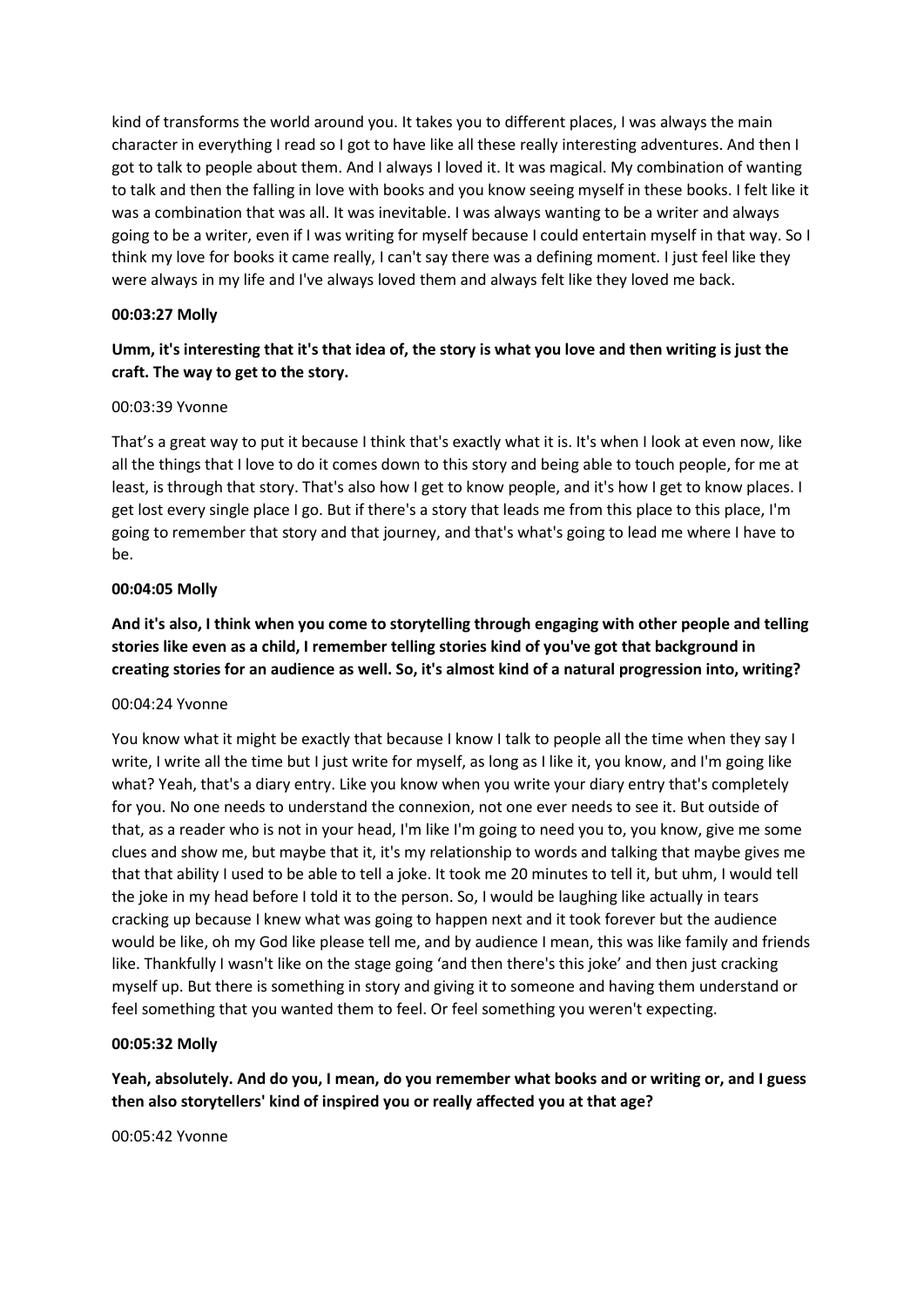You know other than A Swiftly Tilting Planet was one of those books that I just, I absolutely loved it. And I can't really tell you why. It was mostly, you know, you read some books and there's a feeling that you get. There's a just some sort of magic. You feel yourself as the main character and you're slipping through the pages and A Wrinkle in Time was probably, actually, even before A Swiftly Tilting Planet, I feel like A Wrinkle in Time was one of those books you kind of just go back to, and I could always enjoy it, especially when I was reading it with myself as a main character. It wasn't until rereading these books with my kids that I'd be like, oh, wow well, there's no Black people in it like no other people of colour, or if there is, there was uhm, I feel like it is A Wrinkle in Time where it was like well into the book. Like I said, I was sitting there reading with my kids going like 'I love this book and you're gonna too, it's so magical' And then it was like and so and so with the Black boy. And I'm like what? And the character wasn't, you know, like fleshed out, he actually hadn't done anything other than being Black. There was no. He had no magical qualities. In reading books to my kids when I started seeing that absence and being like wow. So the same books that I loved and the same books I imagined myself in, and I was having these adventures. I can't pass them on in that way to my kids. So, I think part of my writing, it's that love of story that love of connecting. But then also that advocacy for like, if these books don't exist for kids of colour or if my kids couldn't pick up a book and be like, yeah, I see me in it then I need to write those books.

#### **00:07:32 Molly**

**Is that, uh, consideration, well, how do you think about the audience when you write them? Are you thinking both of a Black audience and a White audience so the White reader would be reading it and they would be immersed in the story and they would feel, you know that they were the main character, but they would they would also know that they weren't, and that was an experience that they couldn't relate to in the same way?** 

#### 00:07:57 Yvonne

I think it is both, and I think it's beyond Black and White and you know I want everyone to be able to read it and to be able to see something of their own story in it, even if they're saying OK, this particular circumstance couldn't or didn't happen to me, but being able to relate in some way emotionally to connect their want or need or whatever to something that they see the characters want or need, their journey. I mean and for some readers who are saying wow, this is nothing about my experience at all, there's still things. Like for *Remembered* I feel like there's family. There's that mother and son relationship. There's that worry that most mothers have for their kids. There's that relationship of love, and but also even sisters like how many of us have siblings and then that relationship between loving this person but finding them the most annoying person in the world. And what that tension might be like between the two? So there are things that we want that are universal and that might be safety or love and belonging and things around identity, some of the same things we're worried about. And then sometimes it's there, it's the overarching concern might seem to be sifted by who's experiencing it, and sometimes I think for us pulling ourselves out of it is a human experience.

#### 00:09:13 Yvonne

For me, I said I still remember when I was probably about 16 or 17 and I was in New Jersey and my mom decided she was going to move to Germany by herself. And I was kind of grappling with like all these feelings of feeling abandoned. 'cause I was a good child, like between my sister and myself I was the one that, like if you could stick it through her like I was a breeze to be a mother too. So I was like wow what's going on? And I started reading these books by Toni Morrison and Alice Walker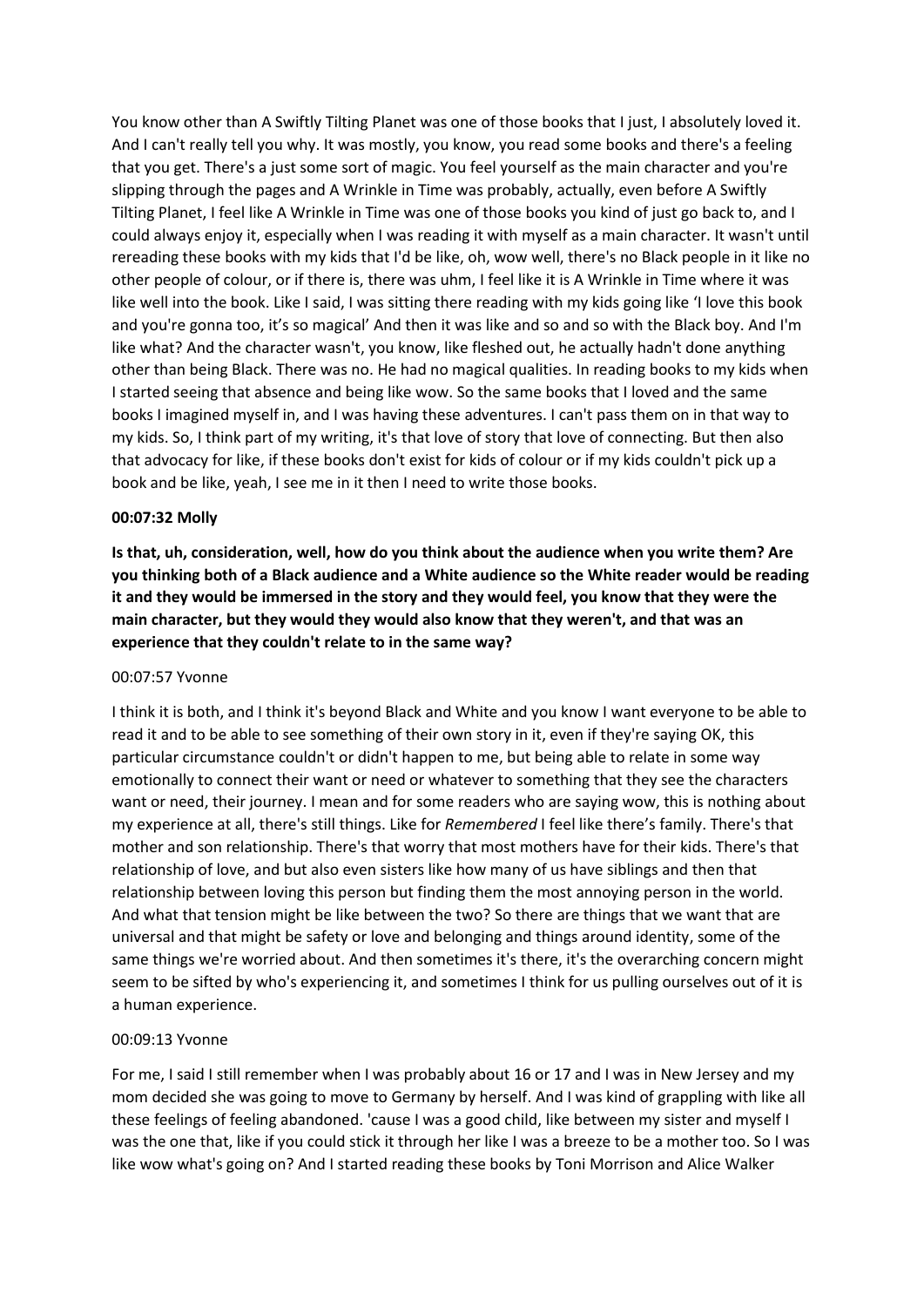Maya Angelou, and I started being introduced to these characters who could do things on the page these writers were phenomenal - and they were able to put you into a world that you know didn't recognise, I didn't recognise myself as any other characters, they were from a place that I wasn't from and they spoke in different dialects that maybe I wasn't necessarily accustomed to. But reading it was like wow OK, I can see what it might be like for people that you love to do things that you don't like and how sometimes it's not about you, it's actually about them, that person, that character. And those books I feel like made me a more empathetic person, so that's what I'd like readers to get, that I might not be in this book, tt might not be about me, but I can look at this character and I can see their complexities and I can look at outside of this individual and what seems to be their choices. What are their choices with it within this context? So writing was a lot for me.

#### **00:10:44 Molly**

**I mean, it's really interesting to say that because I think that in, I mean I've only read** *Remembered***, but all of the characters in that, their psychology is so well thought out and their relationships and they're not always positive all the time, and these characters are so nuanced. But ultimately, it's their kind of love for each other and their relationship that you're invested in.**

#### 00:11:11 Yvonne

Thank you. Each individual character has their own story and they all have what they want and what they need and what they're willing to do to get what they want. And I think for me, writing it like I didn't know who was going to do what next time. They often surprised me. They hurt me. There were times I was crying. I was like Oh my gosh, I can't believe you would do this, and I'm going of course you would do this because what other choice do you have? And what might power look like for this character? And what might agency look like for that character. So yeah in the writing of it that's actually how I came to see how they were, and they developed this, you know, through the writing in the scenes. But you're right, the thing that that that connects them might be love or might be family and overall what they're willing to do to keep it.

#### **00:11:55 Molly**

**So, I want to briefly talk a little bit about children's writing, 'cause you mentioned kind of reading books to your children, and you've written some books for children yourself. So there's Ladybird Tales of Crowns and Thrones, and Ladybird Tales of Superheroes. So, I'm curious how you find the process of writing for children as opposed to adults.**

#### 00:12:18 Yvonne

So for the Ladybird ones that was a completely different experience because those were rewriting myths, so they already have their own story and their own, you know origins and histories. And So what I was doing was rewriting those for a contemporary children's audience. I think initially I read and reread that brief completely wrong, like each time I read it I read something new into just the brief of it. So my first time, like the first draught was completely fantastical. Because I was going well, if no one knows that Thor said this thing, then no one knows that he didn't say this thing, so I'd be writing things that, like you know, didn't happen, or things that might have happened based on what did happen and then like the editor and she's like, you know, this is really great, this is great, but I'm you know, no. And so kind of just, you know, bringing it back to the actual myths and looking that source and rewriting it for the contemporary audience. So I think it probably took me like the second time to be like, oh OK, so a little less 'what if' and a little more like 'do this is what happened' and once I feel I kind of understood that I would, you know, get back on track and be able to it. For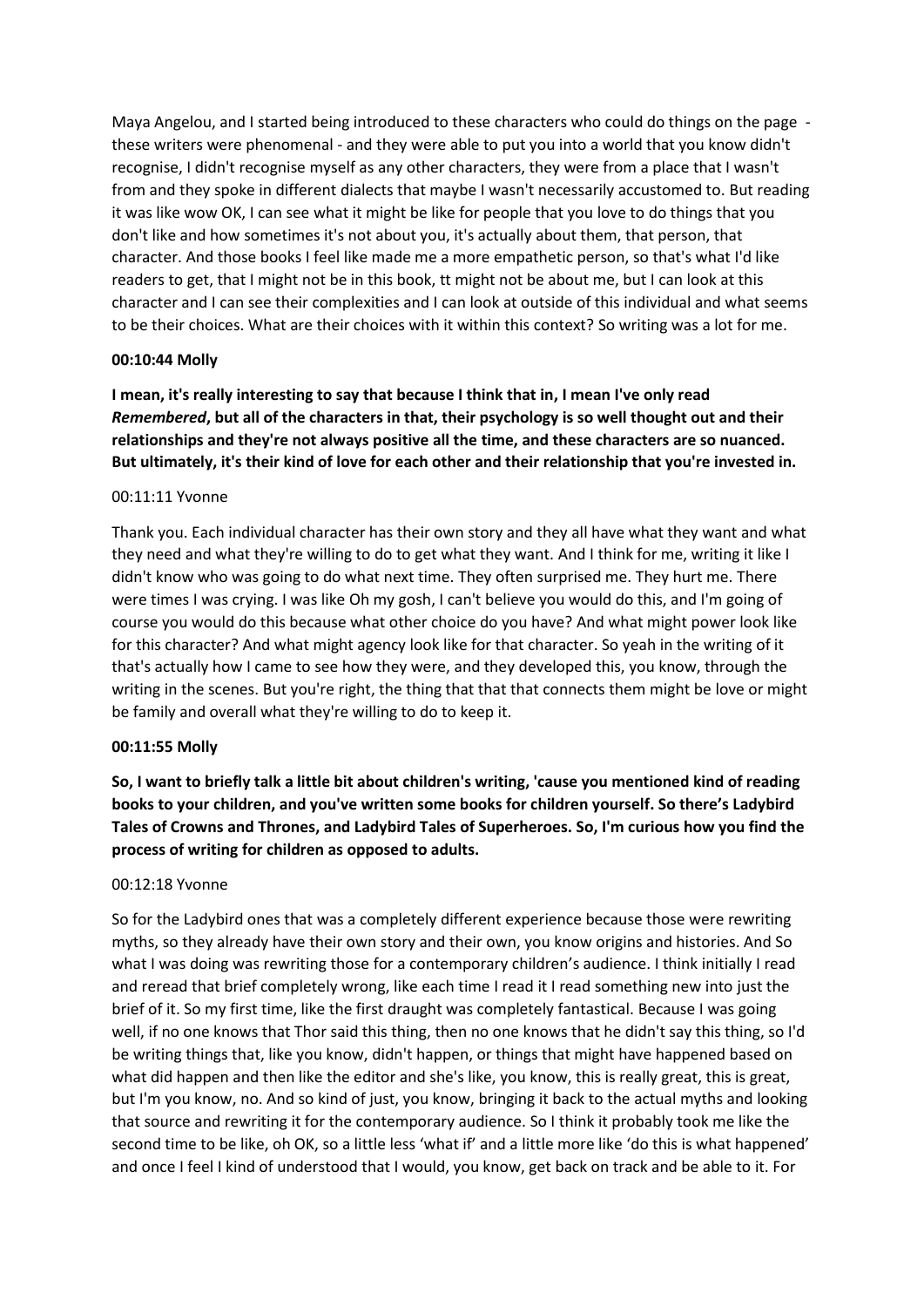me, at least, rewriting myths is a completely different monster than the other children's fiction than I do. So I was able to write a Commission for Writing on the Wall, a Liverpool writing organisation and we did writing superhero stories. It's in their anthology about superhero stories for of diverse characters. And so mine is a character who does the right thing. For the wrong reason. So he's trying to foil someone plans and it turns out he ends up doing a good thing and learning something about the person and himself in the process. Because I love writing a villain and that was a lot of fun because, you know, I mean of course kids have this imagination and they see things in different ways, so that part was fun. But then I've written my first adventure manuscript, which is a bit more challenging because I wanted it to be for middle grade readers. That's because I had a book club for middle grade readers. And so I wanted to write something kind of like, well, what might they enjoy reading? And for this manuscript it was a lot of handholding. More just to, I couldn't leave as much up to nuance or as much up to, uh, they'll figure this out, because really, what point of reference would they have had? So that part was harder. Not speaking down to them or anything like that, but just making sure there were a lot more bread crumbs for them to follow to lead them to some of the solutions and then remembering not to be…because I also like murder mysteries

#### **00:15:19 Molly**

# **No way, I didn't know that!**

#### 00:15:24 Yvonne

That's how I fell in love with them. I guess as an adult I felt like I was reading definitely more murder mysteries, like after reading Alice Walker I started reading more murder mysteries and so I think writing, I thought I was going to write murder mysteries.

#### **00:15:38 Molly**

**That's so interesting. I mean I can see how, not all of it, but elements of that maybe tie into**  *Remembered* **because there is this kind of question of what happens the whole way through which you know? Yeah, I don't want to give too much away, actually. I was going to say something about that but …** 

#### 00:15:59 Yvonne

Yeah, I think that at the heart of it, I might be returning back to mystery when I look at. Yeah, what I'm writing now and well, 'cause my manuscript, this the superhero one is finished and I'm going to start sending that out to agents and like kind of see what happens, and for the next one that I want to write is a teen mystery theory set in New Jersey. But set in this place called Sweetwater which is I want to say where I grew up but I feel like I grew up in so many parts of New Jersey. So one of the places I grew up. And it's beautiful and it's one of those lovely places that you could return back to. I haven't been back, but one of those places you could return back to, but I always think of it like wow, what a great place for a murder and aha.. we put that in the brochure.

#### **00:16:46 Molly**

# **It's an interesting thing to think of your childhood home.**

#### 00:16:51 Yvonne

I think they'd love to hear it that, no. I think we need a slogan for a sign, like I have one. But in case they don't take that up, I'm writing a mystery about it.

#### **00:17:00 Molly**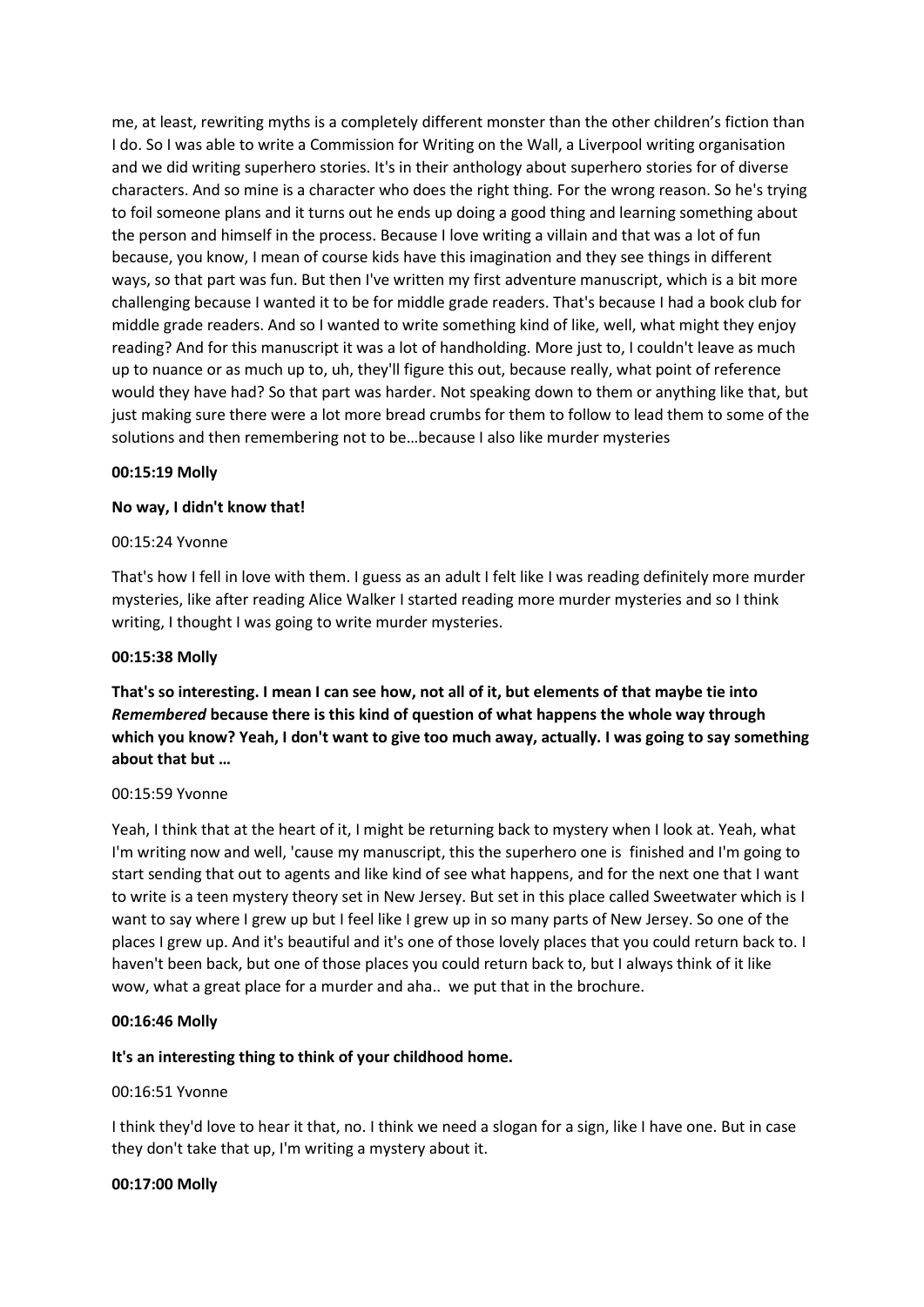# **Well, I mean, Speaking of New Jersey and, well you lived in Maryland as an adult, but I kind of wonder how you find the literary scene in the UK differs to the literary scene in America?**

#### 00:17:16 Yvonne

It's funny because I can't say that I was all that active in it, so let's see. We moved here in 2013 and in 2009, I think that was when I finished my MA and I did that in writing fiction and creative nonfiction, so a dual concentration. And one thing I really learned from that programme was about community. The writing community, and so like through my undergrad and through most of my masters, I went through just like going to campus, going to class, going to the library, even like coming home and mom-ing, or going to work 'cause I was doing all that while I was working full time and so I really didn't do much on campus at all. And you know they have events, they have like societies, they have all these groups. I didn't know about any of them. 'cause it was like do I have a class there? No? OK like as if I didn't even know it existed, so it wasn't even like I was prioritising one thing over the other. I just had no idea about all these community things going on. And then with my masters for the first part of it, I was doing fiction and I was doing the same thing. I had classes in Baltimore and classes in DC and I was travelling too, and we lived outside of Baltimore. I would go to like work in Baltimore and then get a class or work in DC but it was like I was there so briefly, just during the class. I took the kids on a Saturday we'd go to the library and get my stuff, but even then it was kind of like the trip across the campus to the library but not like, oh let's look at this and look at that. And then they had, toward the end of my degree or what would have been toward the end of my degree they had a class in Florence. It was a nine day intensive class and they could only go if you took a class there that you hadn't taken yet. And of their list, the only one that I wanted to take that I hadn't taken, was creative nonfiction. And so I was like, yeah, like you know, I hadn't been in Italy and so this was the perfect opportunity. So I went and it was such an experience because it was all about that the community building. So, we had workshops, I don't know why but it was different in Florence than it was or on campus, we did a lot of writing together, we walked through this beautiful cemetery. And it was like taking notes and wondering and asking questions. And then there's talks and you're going into museums and experiencing them as a writer with a, you know, a group of other writers, and you're sharing problems and challenges and the writing and celebrating it. And It was like, Oh my Gosh, I want more of this. Where is this been all my life? and they're like, yeah, right here. And I ended up adding creative nonfiction to my degree, so that that's why I have a dual concentration and for me it was that start of something. It was also for me, a way of looking at … so sometimes when I'm facing a challenge I go through and look at it as if I was a main character. What do I want? What's standing in the way? What am I willing to do to get it? And it helps me to kind of plot out different scenarios because I don't plot in a book or in a story, but in life I'm like oh wait a minute okay. And it also reminds me that the people in my life, if I consider them characters, there's things that they want, and sometimes those things aren't the same as what I want, so it was a nice way for me to kind of go back to the idea. Like OK, wait a minute, what do I want? Like I went through the longest time of when people would ask me what kind of music do you like? And I'm like, oh, I like motocross. I'm like wait a minute do I? My older son liked motocross so I was taking him to motocross and they'll be doing that and I'm like do I personally like it like? Yeah for me that trip was like it was a return to myself and then when there's all this stuff going on around me with all these people who can help you and you're supporting one another, so that love for that writing community for me like started in Florence and it's just burst ever since.

#### **00:21:19 Molly**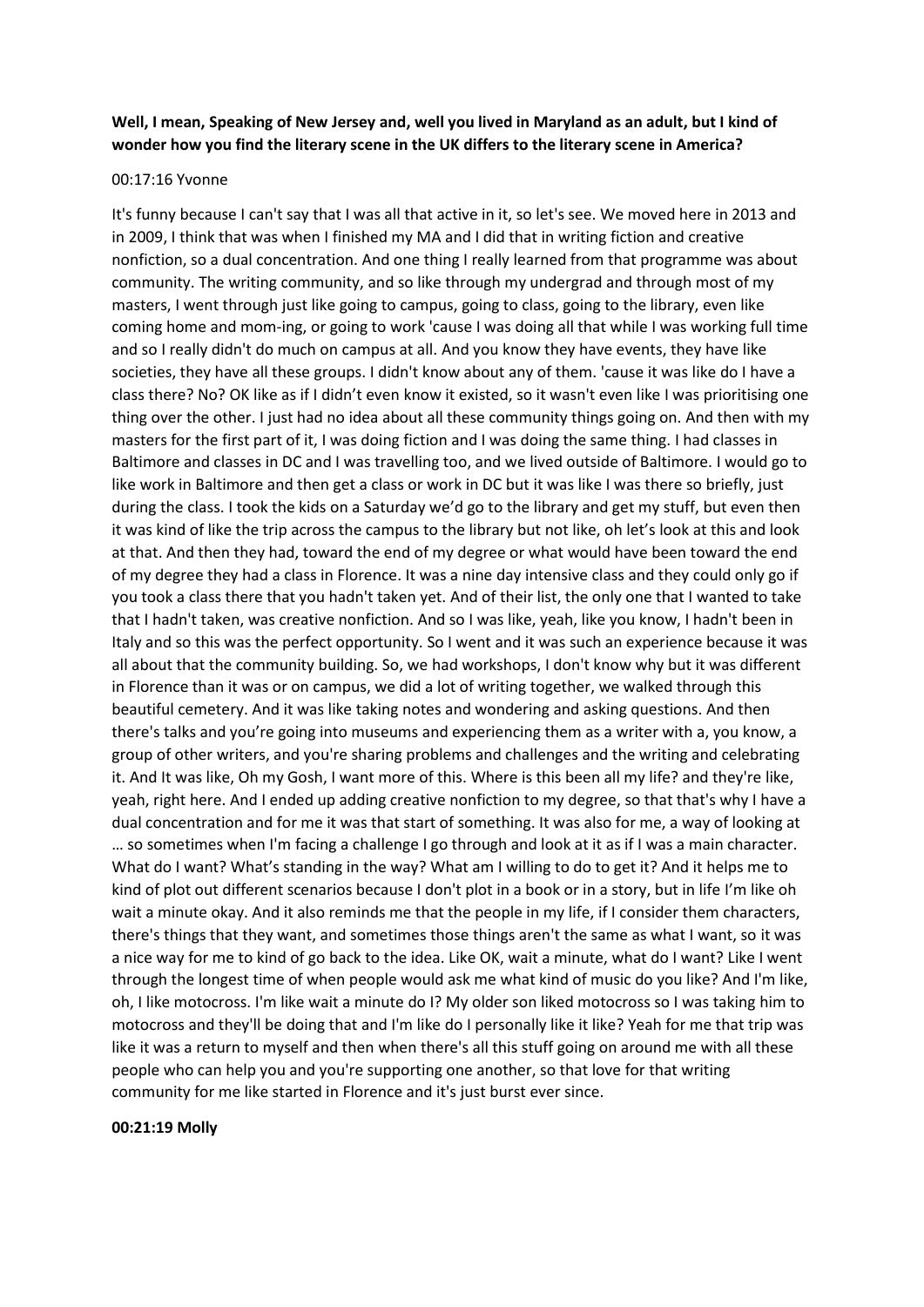**Yeah, it feels like a very main character move to decide you're going to move halfway across the world. What do you think? Do you think that came of that mindset or was it the course that drew you? What was it – why did you decide to move?**

#### 00:21:41 Yvonne

You know, so I should say that also when I moved from New Jersey to Maryland it was because I was reading a lot of books that were set in Maryland and I convinced a friend that we just had to move to Maryland. I think to this day I don't think she ever asked why. And I don't know if I had said 'have you read this book?' if she would have said 'it's fiction?'. So there's a precedent. But it started with Maryland because of me moving because of words or stories or whatever. So moving to the UK was because there was a creative writing PhD and at that point like after Hopkins, I was a director of Public relations at a small company, and that was a lot of fun because it meant you know, creating experiences and writing about. But I but I felt like I wanted to do it a little bit different. I wanted to make a shift and I was given an opportunity to teach at a university that I had gone, to teach adjunct so like you know, part time, and I started doing it and I was like, oh actually I quite like this and then I started doing it at another school, at a Community College that I had gone to and then I was like, oh, actually, I really like this. So I started doing more and more of that and then less than most of the PR work and I ended up like just doing more of the teaching. But I knew that at least to get a full time faculty position there I needed a PhD. And we were living on the East Coast and the courses that I saw were on the West Coast, so it would have meant moving the kids anyway. And then one of my colleagues was doing a degree at Lancaster. And I think I thought she was doing a PhD, and I think I thought she was doing it online. She was doing it online, but when I applied I do remember joking with the kids and saying like wouldn't it be funny if you know if it was in England and hahaha and they're like yeah hahaha and then I applied and when I was accepted it was like 'to study in Lancaster'. And I was like wow, what? Is that what you meant? You know I was thinking is that how they say online there? And they were like yeah you know you're writing about slavery, we just assumed you'd want to do it here. And it had never crossed my mind to do it in England. Part of that, though I think it's because slavery always feels like this US, you know institution, this UK thing and you forget that we didn't invent that.

#### **00:24:00 Molly**

#### **Yeah, absolutely.**

#### 00:24:02 Yvonne

I mean so coming here, I wouldn't have done it without my kids. So I spoke to them and asked each one like would you be OK with moving? And I thought my oldest was going to be the hardest because she was going into her final year of US high school. She wanted to go to US university. maybe 'cause it was like that was the thing moving here would have meant like either year 13 for her, which we don't have. We stop at 12<sup>th</sup> grade. So I offered that I could defer my place and then that way she could finish in the US and then kind of start university before the boys and I moved and she was like no, let's do it because she was like people don't just move to other countries for for what they want. And I'm like wow, first like who knew that she thought there were limits to what people can do. And so since she was like, let's do it like we did it.

#### **00:24:59 Molly**

#### **That's so brave. I wouldn't have been that brave at that age.**

00:25:01 Yvonne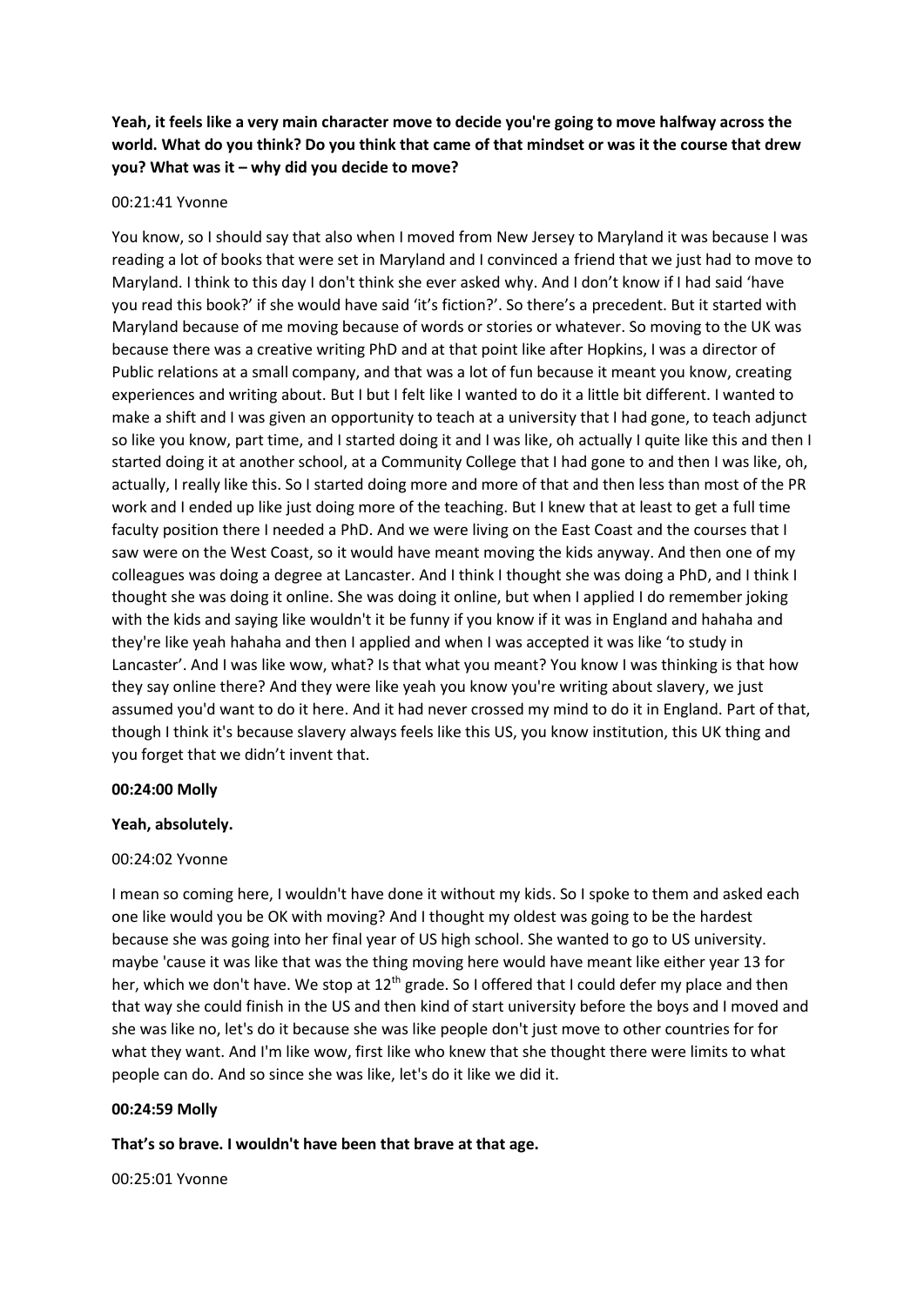I know. I'd like to think that I would have because like that was around the age where my mom was deciding that she was moving to a different country and if she had asked, I feel like I would have been like of course, you know, I'll come with you 'cause I wouldn't have thought like, oh yeah, I'll stay here and you know and I'll just do whatever. I had at that time I think a very clear idea of what I was going to do and like I was going to go to university and I was going to do all these things. But then her moving kind of just shifted my plans and so I knew that I couldn't come here without my kids being like, yeah, I want to do it. I wouldn't have done it otherwise, really.

### **00:25:42 Molly**

# **Did that, did that feel like sort of a full circle moment then that move?**

# 00:25:48 Yvonne

It definitely did, like being able to bring them along. The first round of applications for visas. They weren't approved. My daughter was approved, the boys weren't approved and I was like Oh my God. And then, like you could appeal it from, you know from here which would have been me coming and essentially with my daughter, and doing it with my boys over there and she was like I'll stay with the while you go to the UK and do it. And then ultimately we ended up reapplying. And she was phenomenal, she still is phenomenal, and she paid for the boys for their new application. But it all went through and everybody was able to come but it would have been such a different journey. I know that people study and sometimes they they're not able to bring their kids. And for me, I just feel like the reason that I wouldn't have done it was because I knew for me what that felt like.

# **00:26:38 Molly**

**It sounds like, ultimately, that this kind of this decision that your mother made in your childhood, which kind of knocked you off course, has actually meant that life doesn't have to be this linear path, or you don't have to have it all planned out. You kind of embrace every opportunity as it comes, even if it's not quite as you expected.**

#### 00:26:54 Yvonne

I think that's what I've had to do yeah.

# **00:26:57 Molly**

**And ultimately, that makes better stories, I think you know where it's not, certainly with this, with murder mysteries you want something that's not expected. You want that twist, don't you? Maybe that's too tenuous of a link. But I want to talk about creative writing in universities. So you completed your PhD whilst raising three kids. And as you said your journey into university wasn't straightforward or how you necessarily expected it, and so I'm curious from your perspective as a student and now also as a teacher what do you think that you can learn through writing in universities that you can't from life and vice versa? So, what does life experience give you that you know a university education doesn't necessarily?**

#### 00:27:54 Yvonne

I think from me 'cause I can only speak from my framework, so what they gave me. The PhD helped me to centre myself and my writing in a way that I hadn't been doing, so after my masters I was teaching writing, but I wasn't actually doing a lot of writing. The writing I was submitting was from my thesis, but as far as writing new things, I really kind of didn't make the time to do it. And so doing the PhD, of course meant that I had time to do it. I had to make time to do it. I had to make it a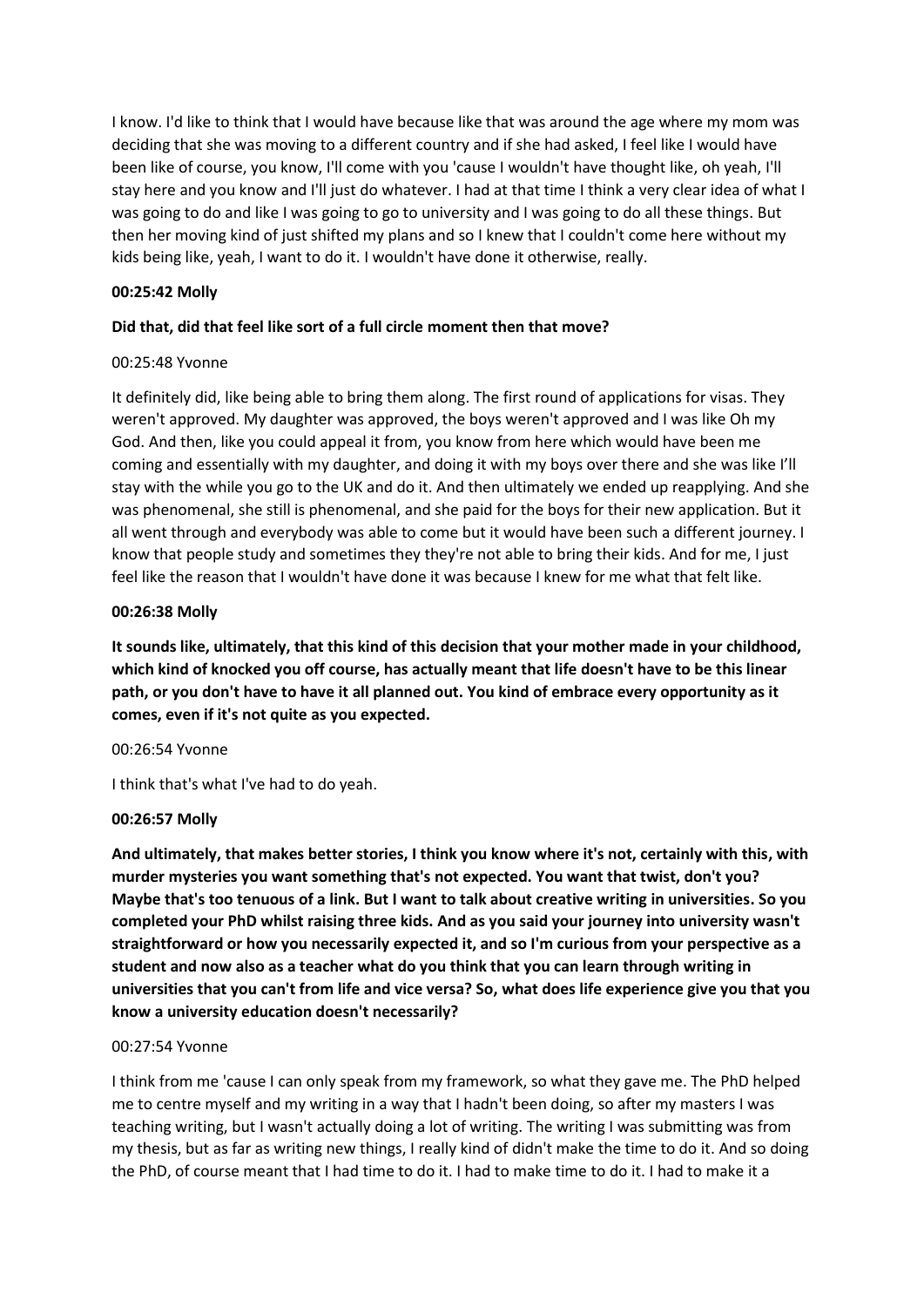priority which at that time it was something I hadn't been doing a lot of, making myself a priority. Making what I want a priority, and so the PhD I always feel like it was my selfish pursuit of me and I'm so glad I did it. And so it meant like you know, making a schedule where writing was part of the day and then the other research that goes into the writing was a part of the day. And when was I going to be doing the teaching part of my day? And kind of building everything so it was around mom-ing. My schedule was really good while I was here especially at Lancaster, so that I could take my son to school, go with him, and then come back and either teach or research or do whatever I had to do and then also pick him up from school. There's things in your day that you really value and for me that was what I really valued so it was really nice to be able to craft my day around those things. But having that structure where you have deadlines, I'm deadline driven, and so you had deadlines and it gave me that. But also I knew from day one that I was doing my PhD differently than I had done undergrad, and then I had done my MA. So I had a radio show while I was there through a society, I joined the radio show. Because you know, I like talking and so I had a chance to develop my own show. So I interviewed writers about how they make a living with their words so that I could look at how I can make a living with my words, and then I did all these the business related things which was great because I was looking at so what am I going to do with my degree? And also, I come from like my grandmother owned four houses because she has four kids and so like I come from a line of, you know people who are, or a line of women who are preparers and you know doers. So it was like So what am I going to do and how am I going to do it so? I was going to all the enterprise meetings and teams things and stuff like that which is great because they ended up sponsoring my visa when I completed my PhD. I convinced a friend to help me to launch a literary salon, so we had a monthly literary event where we have people gathering, writers reading to us with food and music. I needed these things. I needed that sense of community. And then also a two Story open mic night, because I get to know people through their stories. So I started cantering my need for stories and it was such an important part of my life and my research and my writing an just who I am in my core. And if I hadn't done my PhD I don't know how or when I would have come to that realisation that like, OK, you know what? There's something that's missing that you need, and actually you need to create it yourself. So I might have gone around looking for those things and waiting, you know, hoping to find an event that felt like this, or an event that did that. Whereas now I'm like, why would I wait if it's not there? I can't wait for someone to say I know exactly what you need and then you know for them to be right and then wait for them to put it together and then I'm going to go, no. So now I'm more likely to do things. I wouldn't have come to the same conclusion at that time. I also know that my writing wouldn't have been as strong because after I did my MA, I wasn't sharing my writing with anyone. Whereas during the PhD I 100%, like I Jen Ashworth and she has been like such a wonderful mentor and in supervisor, so it's the writing, but then also my writing life, she shared contacts and information and you see her doing so many things you're like I want to do those things and kind of follow that path. So, for me I wouldn't have been the same writer, I don't think and I wouldn't have seen how much of a community I can influence on my own. Yeah, so that's the difference, at least for me and I think vice versa, that's it's going to be the same thing.

#### **00:32:20 Molly**

**Yeah, I think it forces you to take yourself and your work seriously, doing a quote, unquote creative degree, I think it's similar for and across a range of creative degrees, because people often wish they could be a writer and it's a hobby but actually if you don't go all in and you don't take yourself really seriously you don't improve. I think you have to really commit to yourself, and I think that's the great benefit of doing a creative degree.**

00:32:52 Yvonne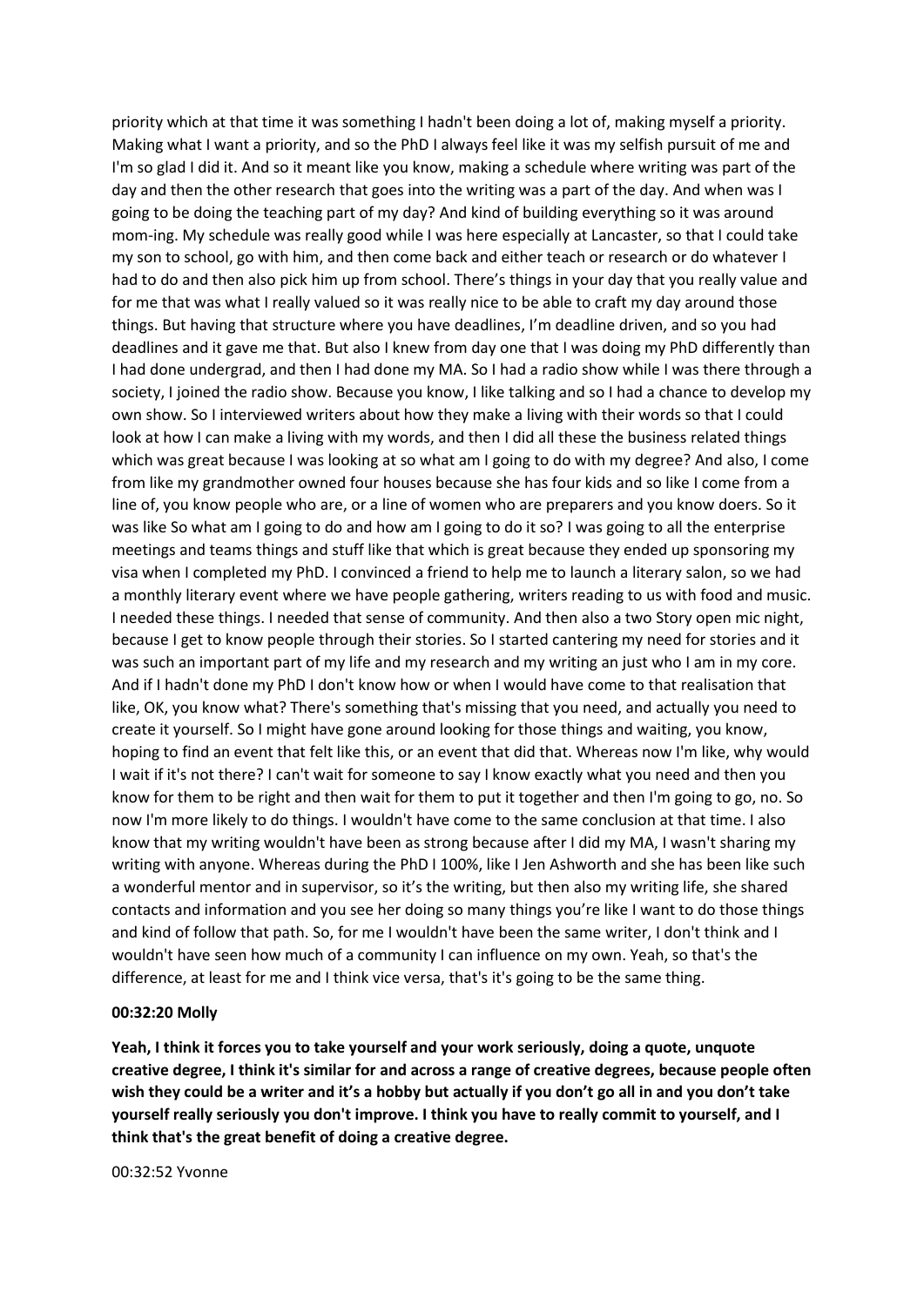I think so. I think people who already know how to commit to themselves and know how to make it so that they're like this is my craft this is what I do, writing is writing and writing is a business, and I'm writing and doing all those things. Then they don't necessarily have to go to a degree if they already have those networks of people who can read their work and give them constructive feedback then maybe they don't need all those other different things from this I agree. I know what I needed and I feel like I got is just knowing where to get those other things. If you do need it without that degree, so how can you cobble that experience together so that you're going, yeah, I'm still getting feedback. I'm still learning and growing and developing. I'm engaging with other writers, I'm a literary citizen.

#### **00:33:39 Molly**

**And it and it really supports people who maybe they are fully committed to themselves and their dream of being writer but that realistically they can't, because maybe you know, like you, they're a working mother. They need kind of almost permission to give yourself time and space and resources to write.**

#### 00:33:57 Yvonne

I know for me at least at that stage at that time in my life I had lost touch who I was and what I wanted. What was important to just me and it was kind of, I guess I was kind of wrapped up in all these roles of like you know, providing for everyone else and making sure everyone else's needs were met, that I actually like the me of probably 40 years ago would have been surprised to ever have seen that there was a me, version of me, that didn't centre myself like even like that would have been a dystopian future for her. I could see what she means though. So like it would be in some sort of balance. You know she'd be also surprised to realise that the universe does not in fact, you know revolve around her. But like some sort of balance between things that I want that are different than you know, independent of what other people in my own family might want. And how can I do the things that I want with standing in the way and still be the sort of mom that I want to be and still be the kind of person that I want to be? For me, yeah, like if I didn't do the degree, I don't know that I would have centred me.

#### **00:35:07 Molly**

# **Do you think that that's a gendered thing? Do you think women are much better at working to external deadlines than you know? If they have other responsibilities?**

#### 00:35:17 Yvonne

I don't know, like I know from me, I like deadlines. I'm deadline driven there, but it's also because I like rewards somehow, I'm reward driven. If I meet a deadline and I usually do then I reward myself for doing it so I don't know if that's like it could be my personality. It could just be like the level of my rewards might be like a creamy cup of coffee or like ordering out. Because this, like flavoured cream is not a thing in the UK.

#### **00:35:47 Molly**

#### **Right? I've been so curious about it.**

00:35:50 Yvonne

Ah, it's like a little editor in the cup.

#### **00:35:54 Molly**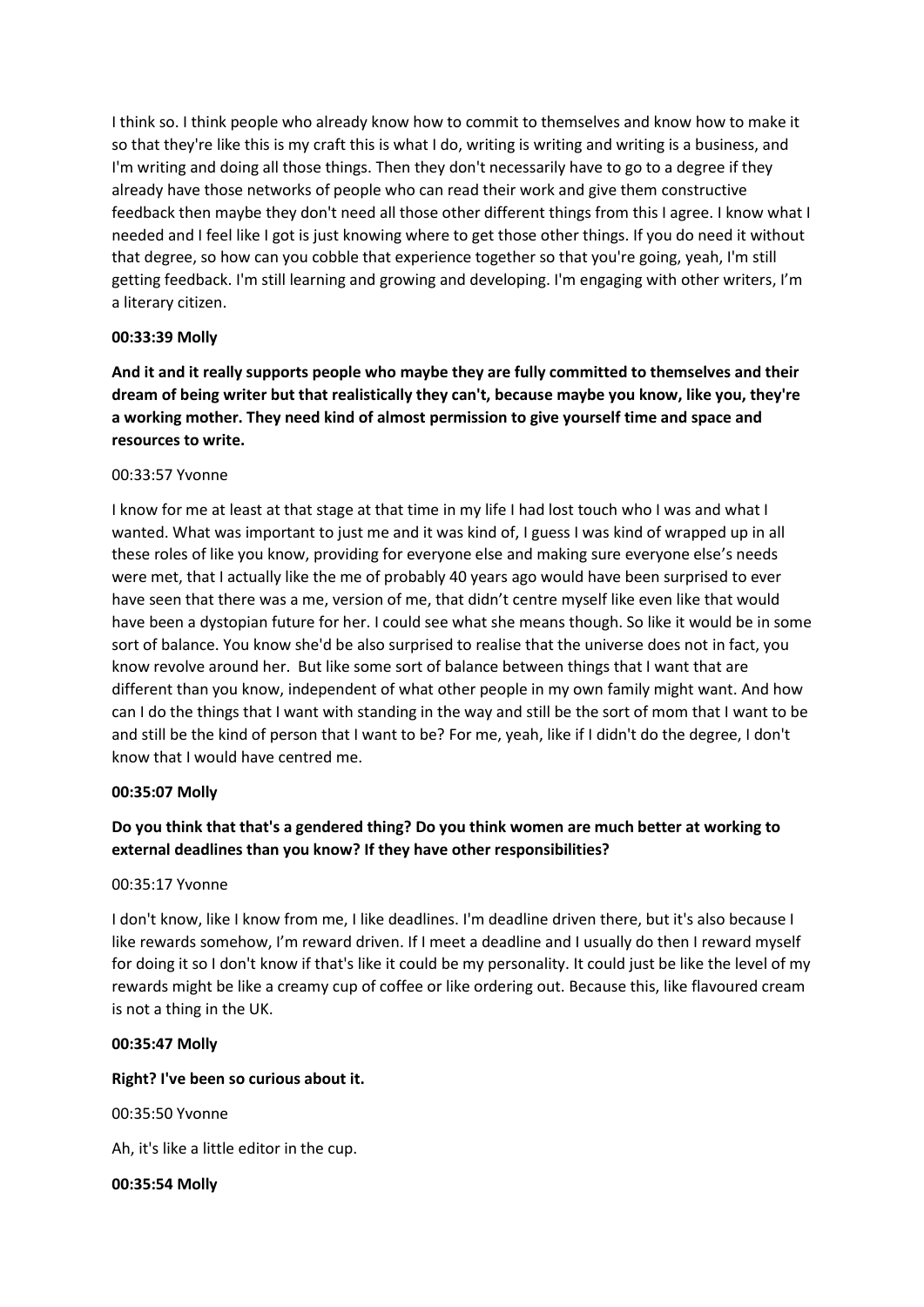#### **Yeah, creamer is that what it's called?**

#### 00:35:54 Yvonne

It just makes me so happy. This one's French vanilla Creamer and so I have hazelnut coffee, French vanilla cream and it makes me a happier person. Yeah, so find that thing that makes you happy.

#### **00:36:10 Molly**

**Well, I mean so another institution of writing and literature, but also another massive reward, is a prize. I wanted to kind of ask you about prizes. Fast forward after your degree you received a lot of success and Remembered has garnered a lot of success since its publication. So among many other accolades, you won the Northern Writers Award in 2017 and remembered was longlisted for the woman's prize for fiction in 2019 and shortlisted for the Jhalek Prize in 2020. And I know you've been on the judging panel for prizes as well, so I kind of I wanted to ask you how important do you think prizes are for writers at the start of their career or later on in their career as well?**

#### 00:36:58 Yvonne

I think they can be one of those things where and you get more readers than you would have otherwise maybe received, and readers outside who may be readers who wouldn't have read the book otherwise. So in that respect with the more people reading it, it's definitely a good thing. I feel like with the women's prize, I mean there was a whole bunch of people who wouldn't have otherwise have found Remembered in the places that maybe marketing was looking for them. And so they stumbled crossed it. Or they, you know it was advertised and it was like wow, you know I have to read this book and then they read it. Even judging contests though there were books that like came across that I hadn't read before and they were, you know, had been out for almost a year or in some cases, like two years and I hadn't read them and that had nothing to do with the quality of the book, it was just that, you know I hadn't read it, so I wouldn't have read it if I hadn't been in position to judge it. And then being able to say like in a meeting with other people in that panel, to champion this book and to say like but you know what about the themes? And what about the character? all those different things that I might love about a book and having those conversations. And so as judges we're also readers. And that means that we're, you know, we're also reading the book. And then we're, you know, recommending the book, and so even if you don't, if a prize isn't awarded for the book, it's more and more readers and more and more that your audience kind of grows and it's more people who can support you and rally up behind you so I think they can actually be a really good thing even if you know don't win. I think there's a danger, I guess, of writing a book solely because you want to win like a certain prize, because there aren't one, there's so many different prizes around the world and you know, of course, different ones value different things, so you might say, like, oh, I'm going to win the next Pulitzer Prize winning book, which of course was, you know, is always a goal. And but you might write that book for another competition that's like we really want a sense of place, and then for another book maybe the theme is something and you're going wow like I don't think I ever wrote where that place was and so it's automatically not going to win this other one. And then there's another one saying we really want a book that advocates for this particular issue and you're going wow like my book doesn't do that, and then another one going. We really want something set in 1933 and you're like what? so it's kind of writing the book that you know you want to read and there's so many different ways to reach audiences, so prizes I think are a great way to reach audiences, but certainly not the only way.

#### **00:39:44 Molly**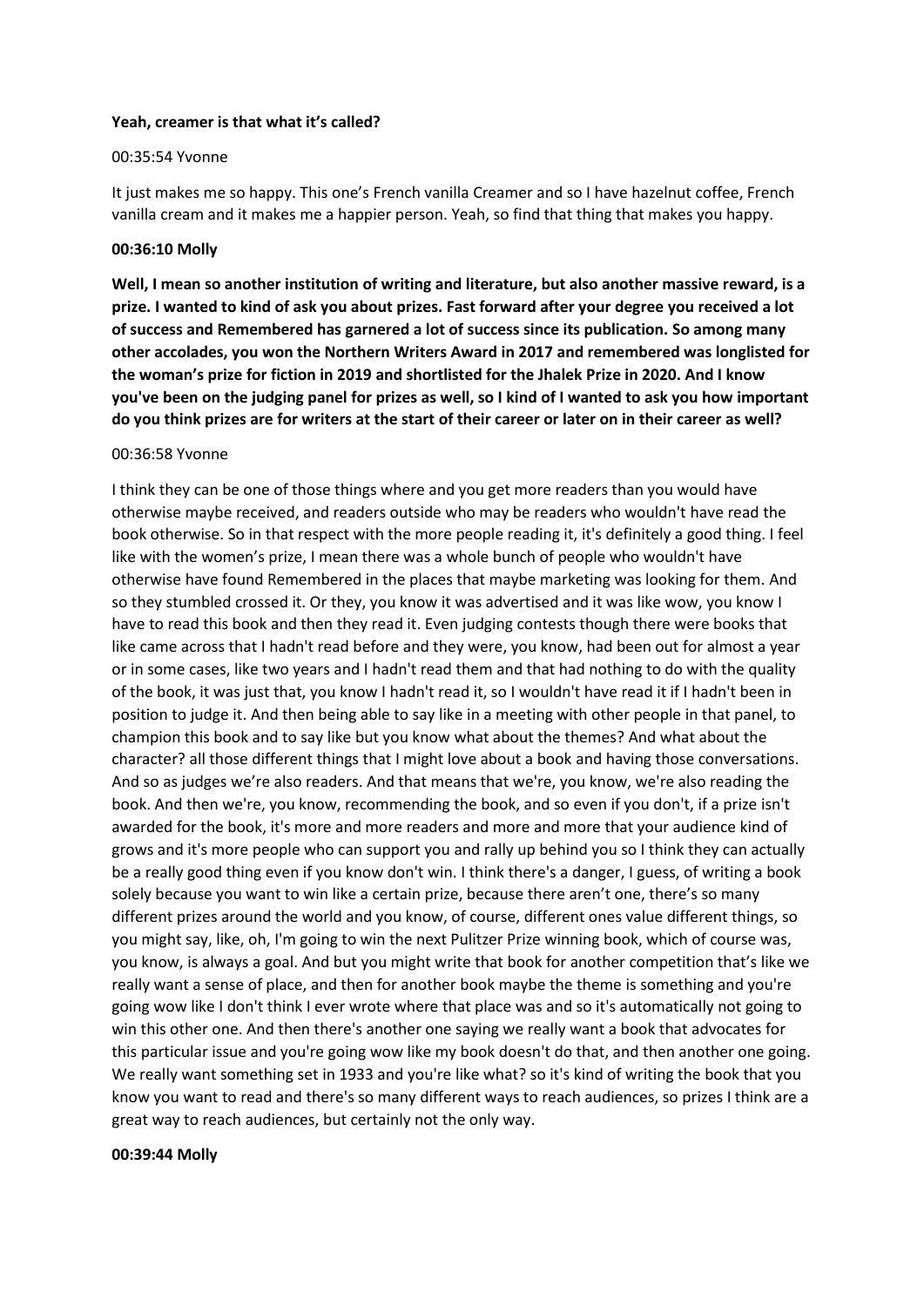**And I think certainly in the last few years, prizes have become more, there's more of an awareness you know, not just in literature but in film as well. I'm thinking of the, you know, the kind of Oscars so white a few years ago. More of an awareness that prizes are, who they awarded by and why they are awarded. I think. But obviously it's still not a perfect institution.**

#### 00:40:16 Yvonne

No, I don't think it is, but I think from the work that they do, it's finding ways to replicate that. So part of it is getting, I think at the end of the day, if we want our books in the hands of more readers like I was saying, and mathematically, my math is wrong, every day I'm reminded that trillions of people have not read my books. And that's you know, longlisted, shortlisted or not, they don't even know it exists. So it's not like they're going 'No, I'm not going to read that' They're going to Remembered? I don't know about that. And so it's kind of like how can I get my book into the hands of a reader that I'm going you need to read this book. Like 'you're going through these things and it feels like they're all very new but did you know that these same things are things we've been grappling with for, you know centuries and the way that you feel isolated because your family treats you a certain way, this book might help you with that isolation. You know so how can I get it into the hands of those people? And so yeah, prizes are, I think, a good way to do it. But then also, there's gotta be other ways to do it. And if we look at the prizes and say there are so many people getting access to these prizes like I love Sunny for the Jhalek prize for saying, OK, you know what? There's if black and brown people are not being awarded these prizes, I'm going to set up my own prize. And the more people do that, the more communities say you know what? I'm not represented in that, I'm going to set this thing up and I'm going to do it wonderfully, I'm going to do a great job of setting this thing up, and maybe the more and more we start doing that, the other prizes are going to have to take notice and say OK, so who have we been been ignoring and who have we been, just, you know, completely dismissing. I know that there's things that people will say like Oh well, this community doesn't read or this community…. , and actually, that's never been true. Maybe that that community doesn't see themselves represented in the things that you're publishing and so that community doesn't readd you.

#### **00:42:21 Molly**

**Yeah, absolutely. I mean and other ways to get writers known and talking about their work and that kind of thing have sprung up. And one of those is podcasting. And you have your own podcast called Write Your Novel. So, what was your original idea? I mean, you actually talked a bit about your radio work at the university, so I I'm imagining that kind of fed into starting a podcast. Is that the case?**

#### 00:42:52 Yvonne

It is so the radio show, I absolutely loved doing it. But then of course with the PhD and with the other events, and then I was coming to the end of my PhD I needed to give something up and so it was the radio show. I had a friend who was doing podcasts and interested in radio so we created a team of other journalists who could kind of go out and do that work, and I could just say, OK, goodbye. And I felt like while I said goodbye to it I was still like 'I just love radio' and that whole audio thing. So then when this opportunity came up it was kind of like .. I knew I wanted, especially with the pandemic everything was, you know either online or online and it was kind of like, how can I keep doing some of the things that I'm doing around the events and around community. So some of it was doing events on Facebook or on zoom and kind of broadcasting them out, but probably also because I can't edit video but I can edit audio I went to say, well, what can I do this audio only? and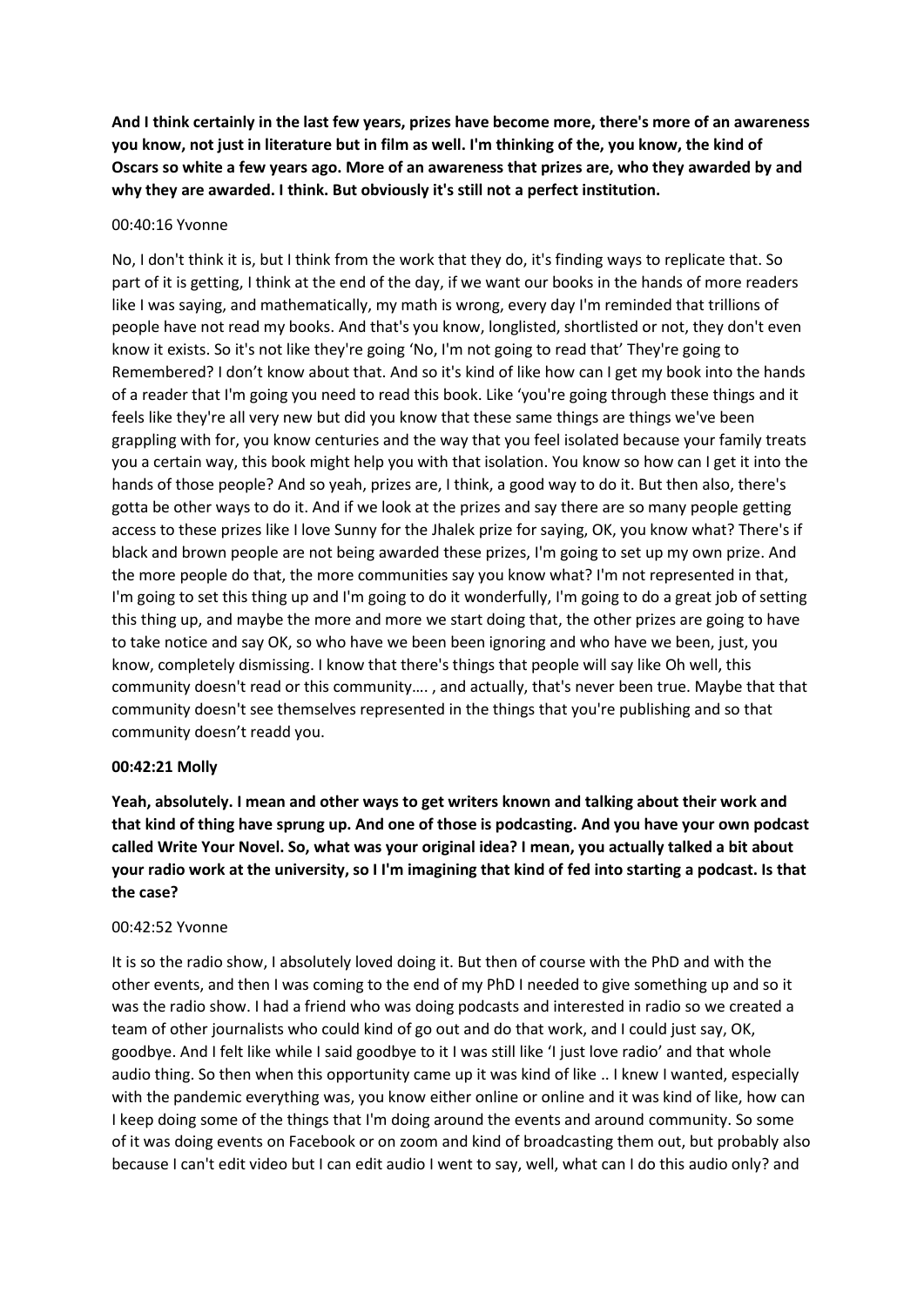of course it was a podcast. Working with new writing North we devised a podcast where I would talk to writers about like a particular book. They would read to me, which I absolutely love, and then we could talk about a technique in that book that was really well crafted. And so it meant talking to award-winning authors about either like setting or description or dialogue or character structure. Like all these different things that you know as a novelist we're grappling with at any given time in any given project, and it was absolutely amazing because they were so generous, even more generous than I would have hoped for. And at the end of it I offered a writing exercise inspired by the book. And so it was a lovely way, I think, to encourage people to either try that technique or try something new in their own writing. But when I think about it, it was going to probably be one of those things that you know how we do things and then later you're going well…. So I also have a column with Miss Lexia by breaking the mould where I get to read a book by a woman author. It has to be contemporary and then I get to look at a technique or something that seems to be done really well but also, that's a bit unique, and so breaking the mould, and then I get to read the book and then write a brief summary of like, so this is what happens, and this is also how they do this thing that's so wonderful about what they're doing. And then I create an exercise to inspire and empower people to try that in their own writing. So like all these different things, kind of tie together. So I love empowering people to, you know, to find the heart of their own story, but also just to it, to do the writing and do the trying. So I think the podcast was kind of like that natural progression. But I'm also devising a podcast now, which is no surprise, for writers reading from their books. So it's going to be super sort. It's 30 minutes and they're going to read in that time. They get three times to read. But it's also going to be 3 questions, so I just ask three questions. They read three times. They tell us where to find the book. But at the heart of it it's because, yeah, I love being read too, but then also so many wonderful books are out here and there's so many readers looking for them, but we're missing each other. So I'm thinking this could be a way for us, to, you know meet at the same place.

#### **00:46:23 Molly**

**Yeah, exactly, and I find that with this podcast talking to people who are, maybe they're authors, maybe they're booksellers. Maybe they're publishers, people in literature adjacent jobs and roles. You get to find out so many interesting facts, you find out what each person's values are and how that industry works. And it's so fascinating. And actually, I hope kind of demystifying as well if you may be kind of curious about either working with a bookseller or becoming one. So yeah, I love podcasts, obviously. And yours sounds fantastic, I'll have to give them a listen. And also I'm surprised that you say that you don't plot. You're not a plotter necessarily with your novels, because you sound to me like you were obsessed with technicality and writing and kind of the mechanics of how it all works. Is that true to say?**

#### 00:47:20 Yvonne

I don't know that I'd say obsessed, but I do like a good list but that's another thing. I love organising events. And I love when you know you have the plan of it and then you get to experience it and like the fruits of all of that. But in the book I write it for a different reason. So I write character driven prose and I don't know where it's going to end up. I don't know who's going to live at the end of it and I like that. It keeps me curious, it keeps me asking questions and returning to the page. If I know what's going to happen, then I feel like I've done that and that was great, but I don't necessarily feel like I need to write it then, so I'm writing to figure out what's going to happen and getting to know the characters, which is always, you know, a lot of fun. Like wow they did what and you know I didn't see that coming. I that's I feel like for me that's what keeps me coming back to any project. It's being like what's going to happen next. What are these characters going to do, who are they going to hurt and why? So, all those questions. That's what I'm writing to figure out.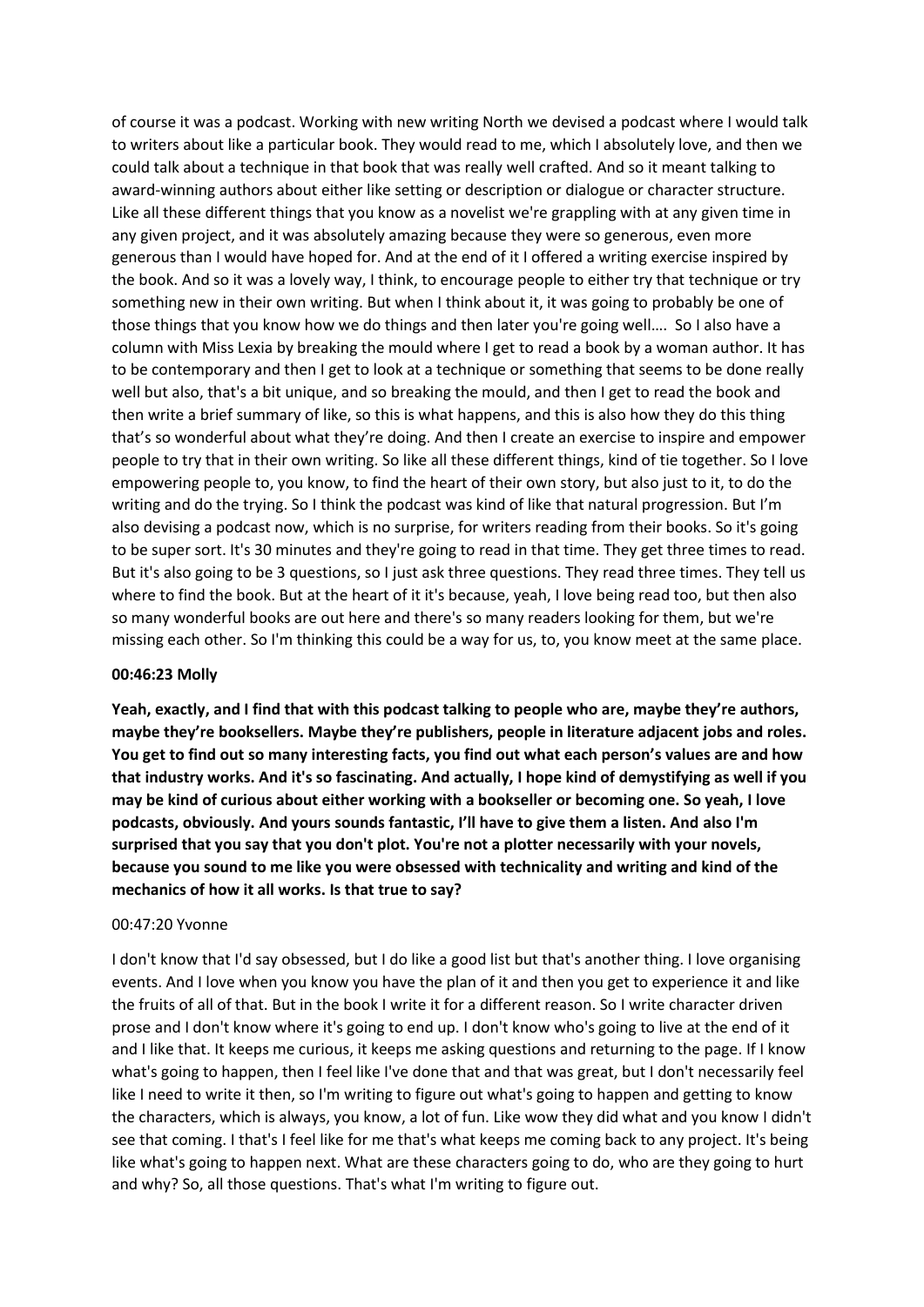#### **00:48:27 Molly**

**Well and I suppose the technicality as well, the actual writing of language is about the process. It's not you know, you can't do it until you do it. You know you can't say OK, I'm going to use this specific metaphor on this page, beforehand can you? It is about the process.**

#### 00:48:43 Yvonne

Yeah, I feel like I couldn't do that. So when I write I write out loud first, so that's kind of hearing it because I like the rhythms or like the silence. Or like the pacing and the tension and I can hear that, and so I might like, speak a scene as if I was that character, and then I can go down and I can type it. Now also, so after I've done the draft or written the scene, then I might go back and kind of reverse outline like. So what happened and why? And it helps me to find like oh wait, a minute this one wasn't set up or actually that character is dead and you know, and I completely missed it or something like that. So I don't do it forward but I might do it backward. Really only if I get stuck and then the structure can come to it once I get it on the page, sometimes during the writing of it you're like, oh, you know what actually this is going to be all one day or this is going to be only through the month of October and so I might not know that sitting down, but it might come to me later.

#### **00:49:43 Molly**

**So I want to talk a bit about Remembered, which I've read and really enjoyed, and it really lingers with you, I think. After I finished it, I couldn't stop thinking about it and I think because it's quite intense, and it's intense in a lot of different ways at different times. And so my kind of brief description of it. And I always hate doing this 'cause I want to be like but it's about this and it's about this and it's also about this and it's also about this. But briefly, in 1910 in Philadelphia a woman, Spring, finds her son in hospital injured from a Streetcar accident, which may or may not have been his fault, and that's kind of the first level of the story which anchors the other sections of the narrative. And the rest of it is about, well it centres around the story of how both Spring and Edward came to be, Edwards her son. It's a story of capture and enslavement, emancipation and reconstruction, told through three generations. So, my first question is, I guess what was the genesis of the story? Where did the ideas start forming in your head, and how?**

#### 00:50:52 Yvonne

So, I would say I wanted to know before, so you know when you're doing the pH, the application and all of that and you have to kind of look at the questions you might write. I knew that I was interested in the emancipation in the US and what happened after. I wanted to know about families reconnecting. Because I felt like, as a mom, that's one of those things that if I don't know where my kids are like at the end of the day, I'm, you know I would be worried. I always want my kids to know I love them, and so every day I remind them. And what is that like for a mother who doesn't get that chance, whose child was taken away from her when they were a baby, maybe a little bit older? And what happens if they do get to reunite? But that could be, you know, thirty, forty, fifty years later, and what does that look like and how do you recognise that person? But then even if you recognise them physically, even if you know what about that all that time lost? How is that repaired and who does that work? So, I felt like I wasn't reading a lot about what that might look like, there's a lot about reconstruction, but they don't really talk about the reconstruction of families, just the reconstruction of the country. I was interested on that family level, and I know there's a lot like I would be talking to my mom about it and she would say like, Oh yeah, of course. You know, most people find each other and I'm like 'how do you know that?' like how is that even possible? and that to me, sounds like it's one of those things that we might tell ourselves because we need to believe it,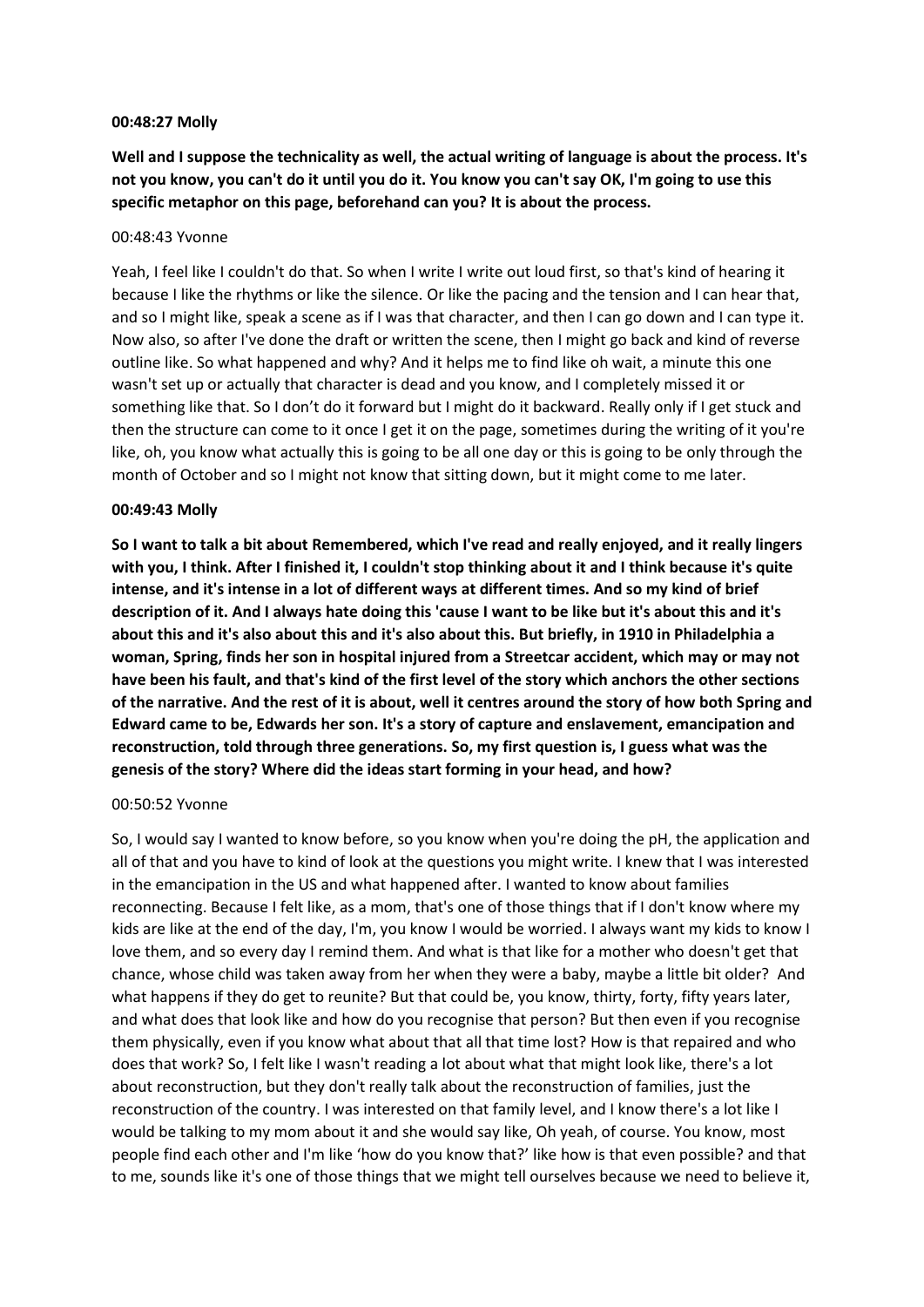or, you know no one, I would think, wants to think of a whole bunch of families, like millions of people displaced, millions of people never able to find one another. What that costs, what that looks like. And then there's this idea like oh, people just kind of got on with it and moved on. Actually, no, like on paper maybe, and it was probably easier for people who weren't experiencing it to feel like yeah I'm just going to – you know 'you should just move on, my gosh, it's been like a week'. But when you're feeling that, when you're the one whose child is gone and you know you're never going to see this person again when you're scanning faces for that familiarity. What might that be like and how haunting that could be so for me Remembered was kind of like a bit of a Horror Story, yeah? And so that that's what that was, the original seed was around what might it be like for families to find each other, how they might become families again what that forgiveness might look like, what that journey might look like. But also around how families might have cobbled together based on a whole bunch of people looking for a place to go.

#### **00:53:36 Molly**

**And it does. I mean, structurally it does that because you have the 1st first 2/3 of the novel are kind of pre-emancipation in the enslavement times and then the emancipation kind of period is so fast paced and overwhelming, and as a reader, you feel exhausted at the end of it. And you know the character kind of goes through all this very quick. All of these things that happened to her are almost a bit surreal and then at the end with the kind of reconstruction period, and it kind of brings it up to the present, it kind of slows down again, but you get this sense of heaviness and you think, Oh my gosh, because you know, you have this kind of history in your head of like civil rights and the 60s and even up until the present day. And you think, Oh my gosh. You're left with this great sense of heaviness, I think, which is wonderfully written.**

#### 00:54:37 Yvonne

Oh, thank you, but I think you're right. I think for me there's obvious parallels between kind of the life that we're living and the life that you know has been lived, and I know it was important to kind of show those parallels for me while I was writing it. So I raised my kids. My children were born in hospitals in Baltimore. We lived not far from there and I worked in Baltimore when I was working for the PR company. Well, I did PR for them. So we have a connexion to Baltimore. We have family still there, friends still there, and while we were living in the UK, the police in Baltimore killed Freddie Grey. And it was like, knowing that that was the world that we could go back to was just a bit crushing. So my kids have, you know, been on these streets or near these streets. You know all these different possibilities going through. And it was like, I need to write about that as well, I need to show some of that tension because we're still living that legacy. And so a lot of things, I think from life, kind of came into the book in ways that maybe I wasn't expecting at that time. I knew in the beginning that Edward was going to be beaten by police. I knew it was going to be for a crime. I wasn't going to be clear, like in the first draught and through most of my PhD I wasn't going to say whether he did it or not. 'cause I always felt like that wasn't the focus for me. The focus was here he was, they thought he had done this crime, but there was no evidence or you know, very limited evidence. But there wasn't a trial there. There was no jury, no. And what would be the consequence for the crime? Whereas if he hadn't been a black man, would he have been going to gaol and being sentenced. But because he was, he was beaten by police. And so, for me, I wanted to explore that on the page and I wanted to kind of bring attention to that on the page. Because at the end of the day we need to really see people as people. And we need to recognise that people have these different stories these different journeys outside of how we might expect it to be, and so for me, it's kind of. It's a form of that advocacy, and how I might advocate for change that I want and we need to see.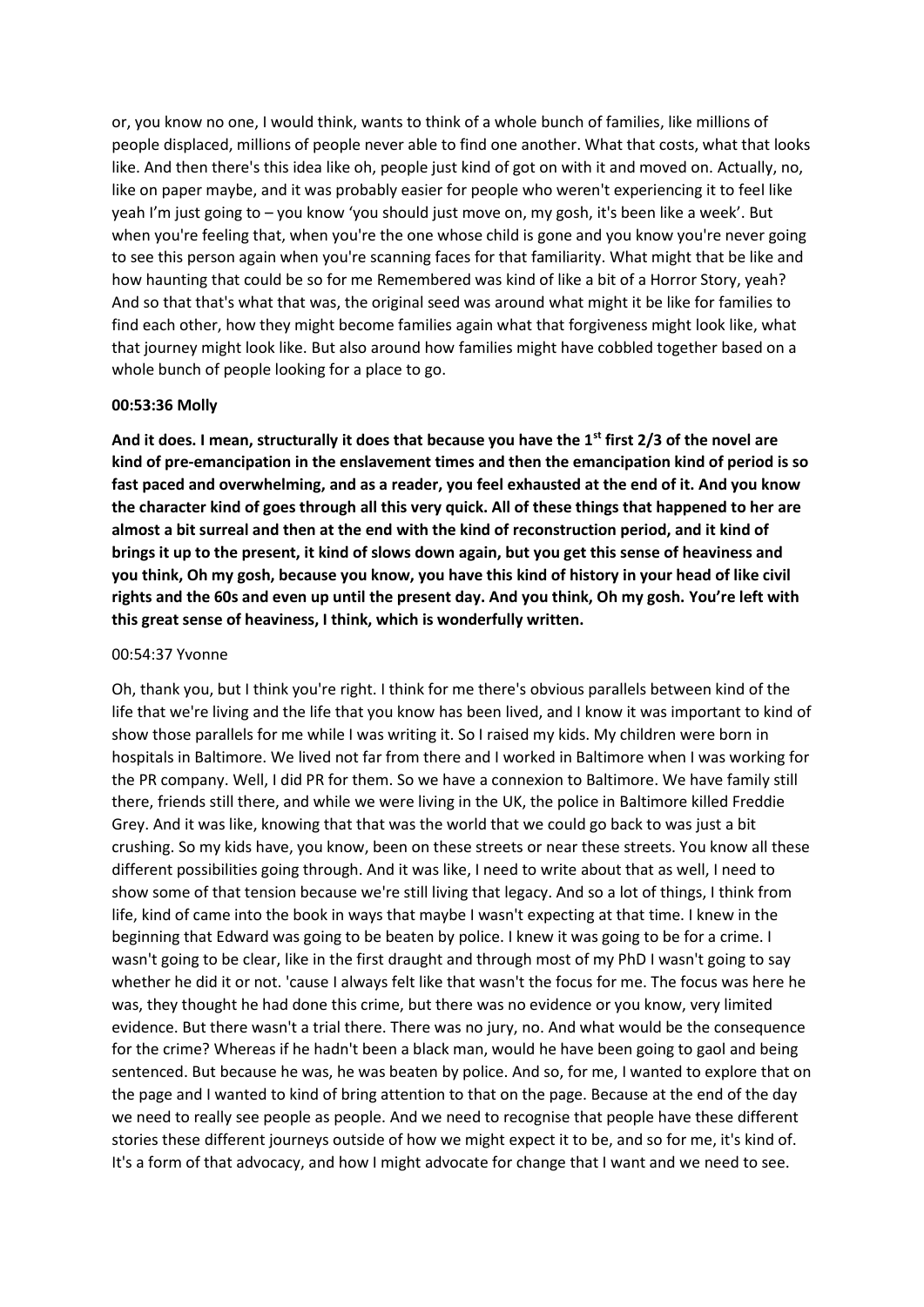#### **00:57:01 Molly**

# **You say in your acknowledgments that Remembered began with a series of questions which you then explored through practise-based research. Can you tell me a bit about that process? What that means?**

#### 00:57:14 Yvonne

So, the practise-based research is the writing, and the reading as writing, and the writing as writing, and other research that goes kind of into the book into the time period and the laws and other things. And it was really looking to the past to look at like 1. How can we make sure we learn from the past? I think it's a question that we are always asking and always exploring. I don't have the answers to how can we not do these things. The writing of it gave me a chance to explore I guess the problem in these different ways and to look at more questions and even more, it also helped me to answer questions I didn't even know I had like around mothering. So a question I think I ended up asking while I was writing it is kind of what are the limits? What will a mother do to protect her child. Even with all these different definitions of what protecting your child might be, what might you do if pushed to it? And each character has certain different things that they're willing to do, and for me that was really fascinating. But it also helped me look at like my own relationship with my mother and also my relationship with my daughter. So what kind of mother am I and what things am I willing to do to keep my children safe, and so the practice based research I think it implies is going to be one answer when there's you know just lots of different answers that open up to lots of different questions as well.

#### **00:58:47 Molly**

**And so the first 2/3 of the novel don't shy away from the brutality of slavery and its legacy and some scenes are really harrowing to read. But throughout the novel, the language also is often really strikingly beautiful and poetic, and most noticeably when it depicts the bonds between characters, but also the landscape and the changing times of day and the way characters move or look at each other and you kind of weave these styles together really fantastically, and I think it's maybe the wrong question to ask, which do you prefer? But probably which do you find more challenging?**

#### 00:59:32 Yvonne

I'm sorry which in terms of the language or?

#### **00:59:34 Molly**

**So in terms of writing …. so there are these episodes where you're maybe writing about like a river or characters kind of positive relationships, and they're really very poetic and beautiful, so I suppose do you find it more challenging to write language that is, is beautiful and depicts really positive things or the kind of the really harrowing graphic violent scenes?**

#### 01:00:06 Yvonne

It's interesting, so I don't know that I consciously differentiate between the language that I use. It's not something that I consciously do like I think it's that the writing sort of happens. I act it out loud as if I was that character so that I can hear it and then that's kind of how I write it, and so it could be that when the lens is on one character looking at another character or thinking through their relationship with another character, it could be that that poetic sort of language comes through, because that's the way that that character might be like thinking it or experiencing it. And then when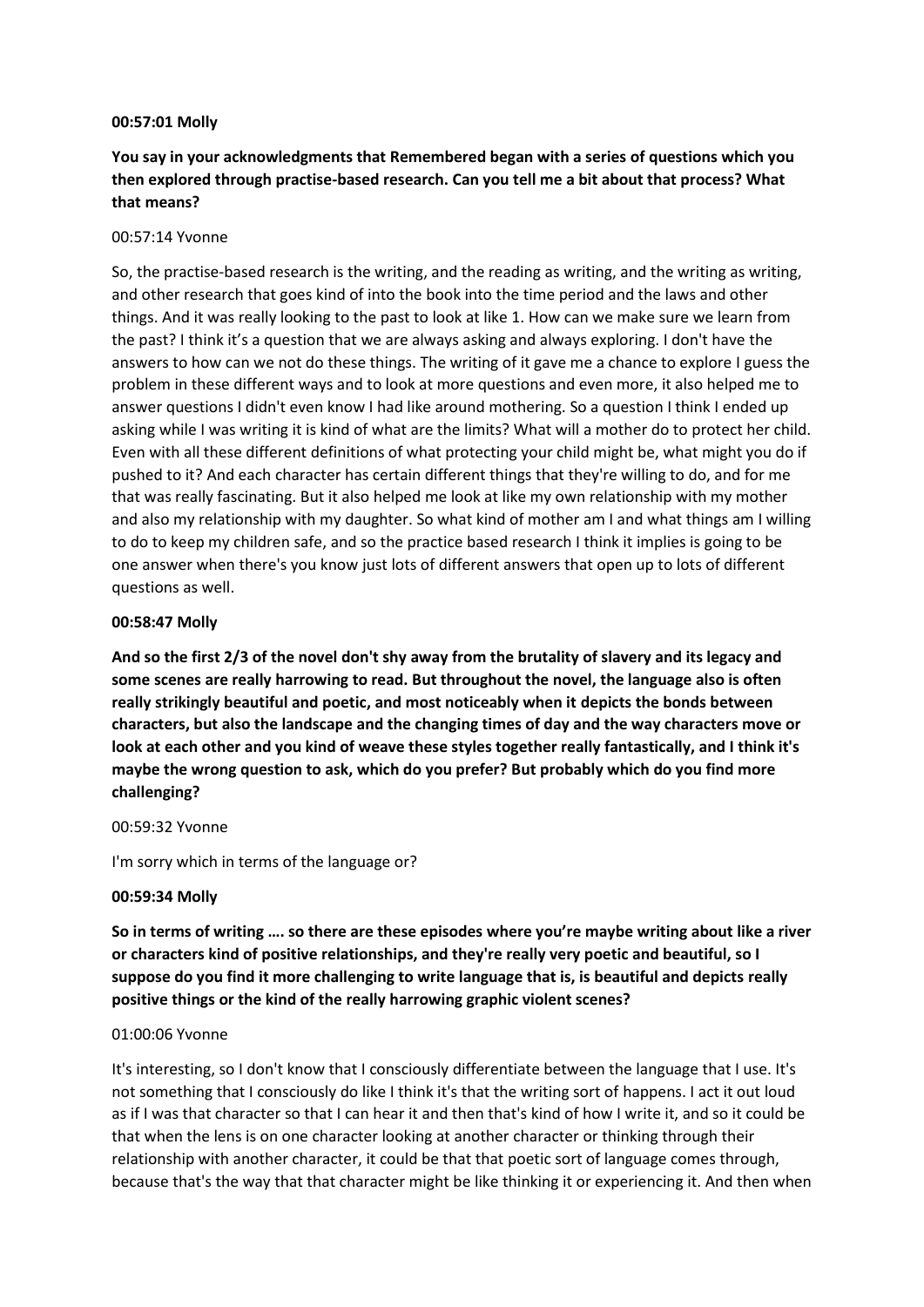it becomes less poetic but more like harrowing it could either be that that's the lens of that narrator, that third person narrator, more removed, or even that first person narrator. But, considering like so, this is where I'm at right now, this is how much time I have. What I need to say like that sort of thing? But yeah, I haven't consciously thought about it. So it's a really interesting question. Yeah, and I don't actually have an answer.

#### **01:01:26 Molly**

**That's really interesting. I suppose as a reader it's different because you're coming to these scenes for the first time whereas for you you're probably thinking about them, you're working on them for a long period, so I suppose it's more about slotting them together, and the technicalities and depicting it.**

# 01:01:48 Yvonne

Yeah, I do love when people read your work and then they see something different in it. It's like Oh yeah, that great. I remember someone asking me about the relationship of water and kind of like how my relationship with water was, an I'm like really?

# **01:02:09 Molly**

**It is a very elemental book. There's water and there's fire and I really liked that. And I mean in the novel there's a lot of stuff to do with memory and it's really about memory, but memory, particularly in the form of spoken language. And it's been really interesting to hear you talk about the way that you write, and actually the way that you came to writing, which is through talking. And through narrating verbally and I really liked the section kind of immediate post emancipation, where all of these people were trying to find each other and the way that they did that was through telling stories and creating this kind of verbal method of finding each other. So yeah, this section where Spring that the main character kind of quickly realises that just saying a woman whose this high blah blah blah is not is not going to work. It's kind of getting to their essence and describing that really briefly, I really liked that, and it made me think like of course language becomes important when you don't have the means to write when you don't have the means to communicate in any other way. And so I wonder what your considerations were before you started writing the novel in that so much of it is about verbally communicating. And why you chose to tell the story in the form of a novel and how you kind of nodded to this tradition of African American verbal storytelling, which was once integral or was once vital and is still integral.** 

#### 01:03:57 Yvonne

I think for me it was always going to be a novel, and because I love reading the books and I love being read through, so it was always going to be a novel. And then for the stories it's interesting to me because the original title was letters to Edward and it was going to be tied around these letters that Tempe had written to him before he was born, and had never gotten the chance to deliver to him. And so someone else would have had to carry them. And when I was writing it started to be like well who taught Tempe how to read, and then when did Edward learn how to read and then who's holding onto these letters? And it's not that I couldn't figure it out. So even though it was illegal to teach a slave to read. I feel like it was also immoral to keep slaves. So the sort of people who would keep a person as a slave. I would imagine they're you know, fine with breaking laws and doing whatever, and if they were thinking well, this is going to benefit me in some way. Then you know they would do that thing anyway. So it wasn't necessarily teaching her to read, but then it was kind of getting so who taught Edward? When did he learn and? And like all those different cogs started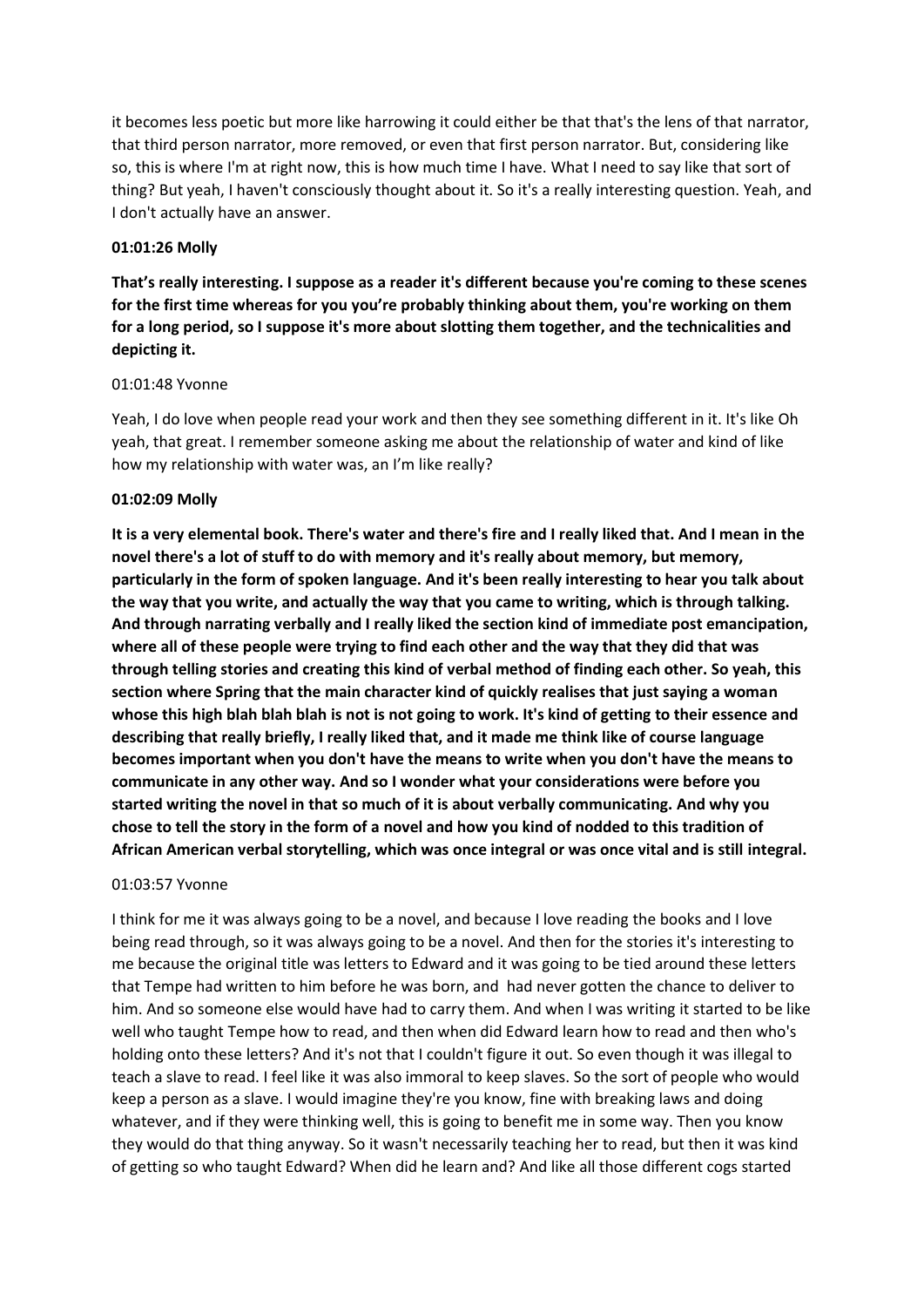taking the novel and in a way weighing it down because it was that and also because I knew Edward had been beaten by police, but I wanted him to have this some sort of medical condition where they wanted to figure out what it was so that they could find out what he knew about something else so it wasn't really about saving his life for the sake of his life, but it was saving his life because they wanted they needed something from him. And so, by the time I finished, like weighing it down with all these like artificial weights on it and I was on a medical board so that I could find out about so what kind of medical condition would have had in 1910?

And also I wanted him to have something hereditary that had been passed down through Agnes, all these different what ifs and on the medical board they were like you're a writer can't you make it up? And I'm like yes, but I wanted it to be like, you true. And not that I wanted people to try this this herb and, you know, have the consequences that it was going to have, but I wanted it to do what I kind of said it was going to do. Yeah, so there was that, but once they said that it was like OK, one I'm the only one who cares about that thing but also they were saying that what I was aiming for in 1910 wouldn't have been what they thought about. Because in 1910 Philadelphia he was a black man and they would have assumed he had, I can't remember what they would have assumed he had, but they would have assumed this one condition. And it was never about that. So, it was like, OK, yeah, they wouldn't have done anything with DNA because it wasn't a thing in 1910 for them. So I was like OK, take that away and then the letters though they still had this kind of weight. And then Jen was like why don't you change the title and I'm like what? and when she said that it was like it freed up the novel but the stories of course would still be there and it was kind of, what else do you give to someone when you have nothing else to give? and it was the stories and so they became more and more important. So there's the part you're talking about and then also when like after that when they're travelling to Philadelphia and when they're kind of in this truck, this stories you know people get in and they leave their stories behind. And for me it was like, yeah, like what else do they do if they want to be remembered by someone and someone says I'm keeping this in this book. And then that's what you give you. Give your stories in whatever form, and you tell them. It might actually be a rock, but you tell the story about this rock and then you give it to this person and in a way they're inheriting this story.

#### **01:07:54 Molly**

# **I think the way that you honour that in the novel is through these supernatural elements, through the power of like this ghost, and yeah, that it becomes so important this remembering this telling the story that it kind of physically manifests almost.**

#### 01:08:14 Yvonne

It felt like Tempe, she was my first character, she was the first one that I came to or that came to me and like her name, my great grandmother's name is Tempe. I never got to meet her, and she wasn't enslaved. There was something to me about using real people's names for some of the characters that meant that I was going to write them in a bit more human way and be more tender, and I felt like I needed that and I wanted that and so, like Tempe's name is from my great grandmother. There was an Agnes in the family there was an Edward in the family and yeah, for me it was just a way to be like, OK, I'm going to treat this character with some tenderness. I'm also going to make them complex.

#### **01:09:01 Molly**

**In the way that you can only see your family really as. That equal frustration and love.**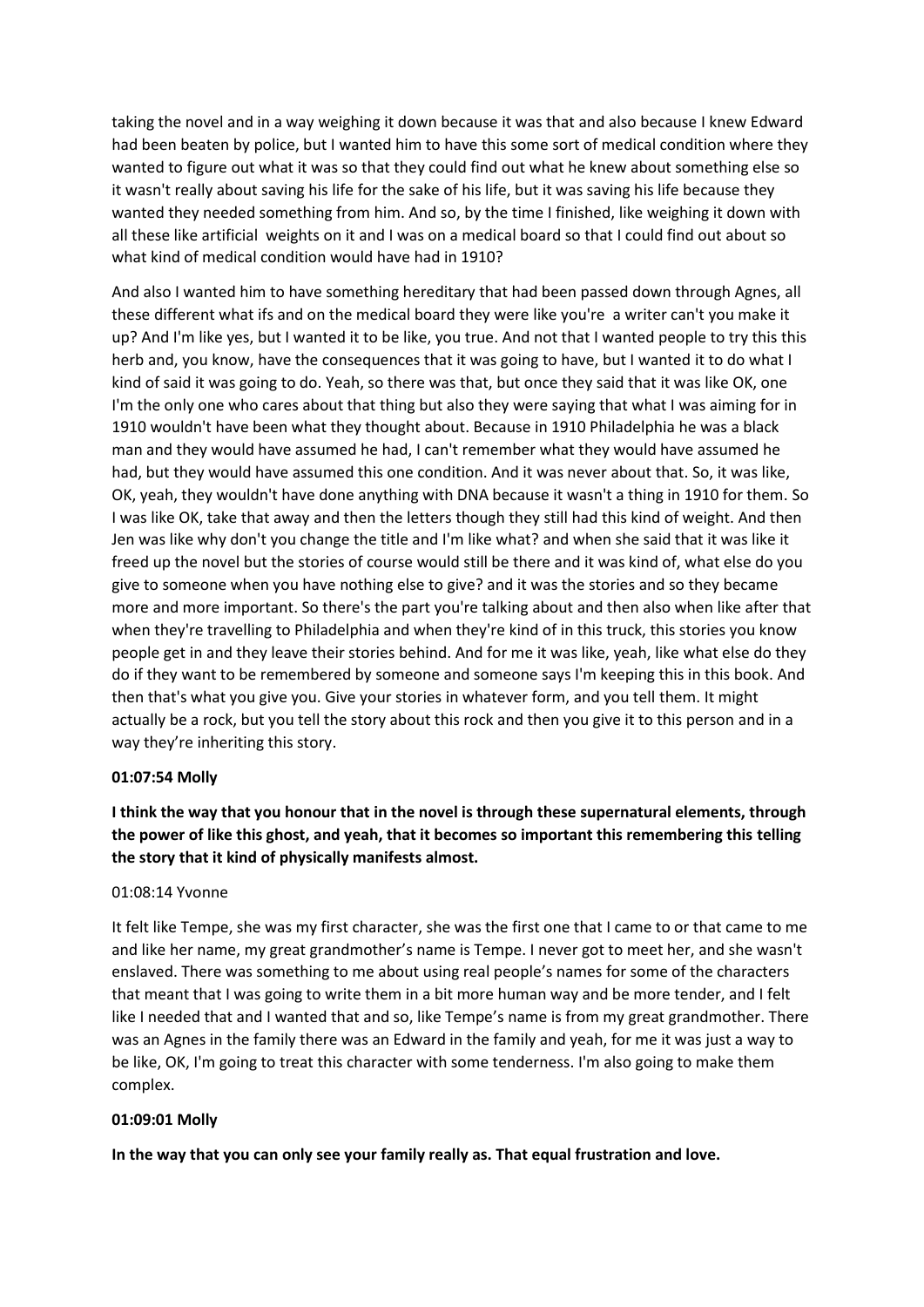#### 01:09:09 Yvonne

Yeah, that's right.

#### **01:09:14 Molly**

# **But there are so many wonderfully drawn male characters but actually are they seem, they're sort of supporting all of these female characters? And was that a conscious decision for you before you started writing the novel?**

#### 01:09:29 Yvonne

Yeah, I knew that Edward would, well actually I knew his ending before I started, and I also knew that he wasn't going to be able to speak much in the novel. I didn't want there to be a lot of scenes with him in it. And I was going to say this something, but I thought that would have been a spoiler for the whole thing, so I felt like he was always going to be limited. Walker, I didn't want him to be able to say much of anything, so I was really like for him He doesn't, I think ever get to say more than a sentence. And I think visually it was meant to be like one line, maybe at the most 2 and that silence was so that, because I feel like there's so many other books that look at the enslavers view of slavery, or even abolitionists, their view of it. But in this book, I wanted it to be the people who had been enslaved. And I wanted it to be their story, their books, I wanted them to have definitely the most time on the page we had the most access to them. We get to see Walker, we get to see his father, even Edward. We get to see them, but the story is not kind of told through them, but we get to see their impact as well. But yeah, so that was a conscious decision about who gets so to speak. For my PhD, for the thesis, I was able to do a chapter that was inspired by what it would look like if we did a literary salon where I was talking about my book, reading from my book, and my characters were in the audience. It was interesting to me like I was going to let a Walker speak for it and then I was like Nope. So it felt like it feels empowering to me.

#### **01:11:21 Molly**

**Absolutely, but it also it mirrors lots of novels and art and TV and films that are set during that period but have no acknowledgement to slavery. You know that, uh, it's a full white cast and it's never acknowledged that that was a thing at that time. And actually, in order for characters to live lives of wealth and ease and privilege, which is often what these novels and films are about, it's not acknowledged that that's off the back of slavery often.**

#### 01:11:56 Yvonne

No, you're right, and it's always interesting to me the conversations people want to have around, like oh we should, let's stop talking about slavery, we should get over that. But nobody says let's stop talking about, you know, like these, these grand mansions and how people got them all that money that legacy that they were able to achieve because they were enslaving other people and they want to still keep that they want to still keep, that name that they acquired. When they talk about well, we don't still have that money, but you still have that property. And actually, that money, it's that value and that legacy of that that you know you still have your title. You still have all of these different things, so you still have how you've benefited. You've just been able to draw on that benefit, you know for contemporary times, and invested in different ways or whatever. But they don't say well you know what. actually anything that I've gained through it I'm just going to give that up now because since we're all getting over it, I'm also going to get over the things that I've acquired. Nobody says that they only want you to stop talking about the things that make them uncomfortable.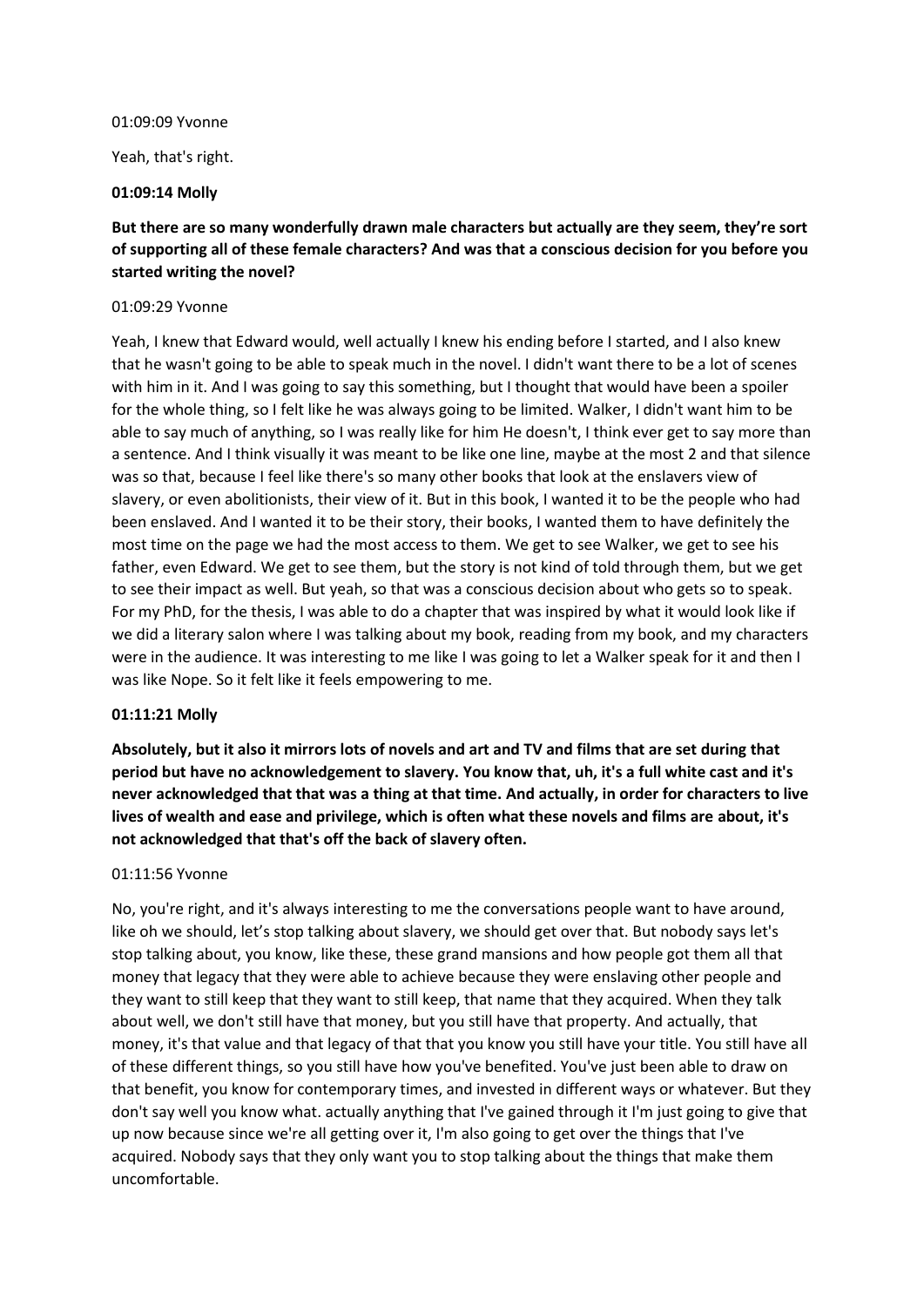#### **01:12:58 Molly**

**It's really interesting actually, because I think for a lot of people their knowledge of American history is like it's slavery and then it jumps straight to kind of like 60s civil rights, right? And there is not a huge amount of media in the kind of the intervening years, so it kind of you miss out that whole that bridge connecting it and makes it easier to in your mind, gloss over it I think and forget that the kind of the difficulty and actually these are not two separate time periods, they're connected, they're on a continuum. The legacy of slavery hasn't just disappeared you know.**

#### 01:13:41 Yvonne

I think that's exactly what it is, and I feel like that's the thing that empowered me to write Remembered as well because I have no idea if any of my family had been enslaved, but I felt like I have inherited the legacy of slavery. So yeah, I was going to write about it, and if people are going, oh I don't want to read another slavery book or whatever, then maybe this isn't the book for you.But actually maybe you're reading about it in different ways, so you're reading about characters being enslaved, and maybe they're not set in the US it's set, you know, somewhere. It always amazes me if you know how when you look at like science fiction movies and horror movies and they're like what if something came from another planet or like another country and they come, they enslaved us and you know, we had to work and we weren't, you know paid or anything and we were beaten and our children were sold from us and this would be horrible. Yeah, it happened everywhere. What if like there's whole nations where this is exactly what's happened and there's more in this legacy so it's only someone else's horror when it's not them, so it's really like all of that. This is so interesting to me.

#### **01:14:56 Molly**

**No, absolutely, and there's a whole like the US military has these weird like Connexions with Hollywood, doesn't it? That's why you have all these like military movies with aliens where the military is like depicted as they're brave and like against this evil, but it's propaganda, basically.**

#### 01:15:15 Yvonne

It does crack me up because it's like when you go to the movie and when you look at some of the things that they're talking about and you're going well like this is, you know ahistory lesson right here. But even that idea of getting people to kind of like now suddenly everybody is everybody, right? And so it's like, oh we're going to save everyone and we need everyone's help and you go actually we need everyone help for what? Like you're asking everyone to save everyone else like everyone who has been oppressing them, everyone who's been you know, racist to them with all these different things so you're asking other people to save them now, although through generations you know had not saved them so you're saying it now? how can we selectively be all in it together? And then even if we all are into it together, if we you know defeat whatever is attacking us we're defeating that so that we can go back to how things were here? I think I want to see a movie where something comes from somewhere else and they're going, oh, they're going to do this thing to us. And then actually that something comes and actually things are better than they were before.

#### **01:16:27 Molly**

**Yeah, that's really interesting actually. Talking to Susan Watkins, a few episodes of this podcast before about women's dystopian fiction, she was saying women are less invested in the current status quo. So actually it's really interesting to look at what their science fiction says about envisioning a world that maybe is better than it could be, you know. Anyway, that's very off topic,**